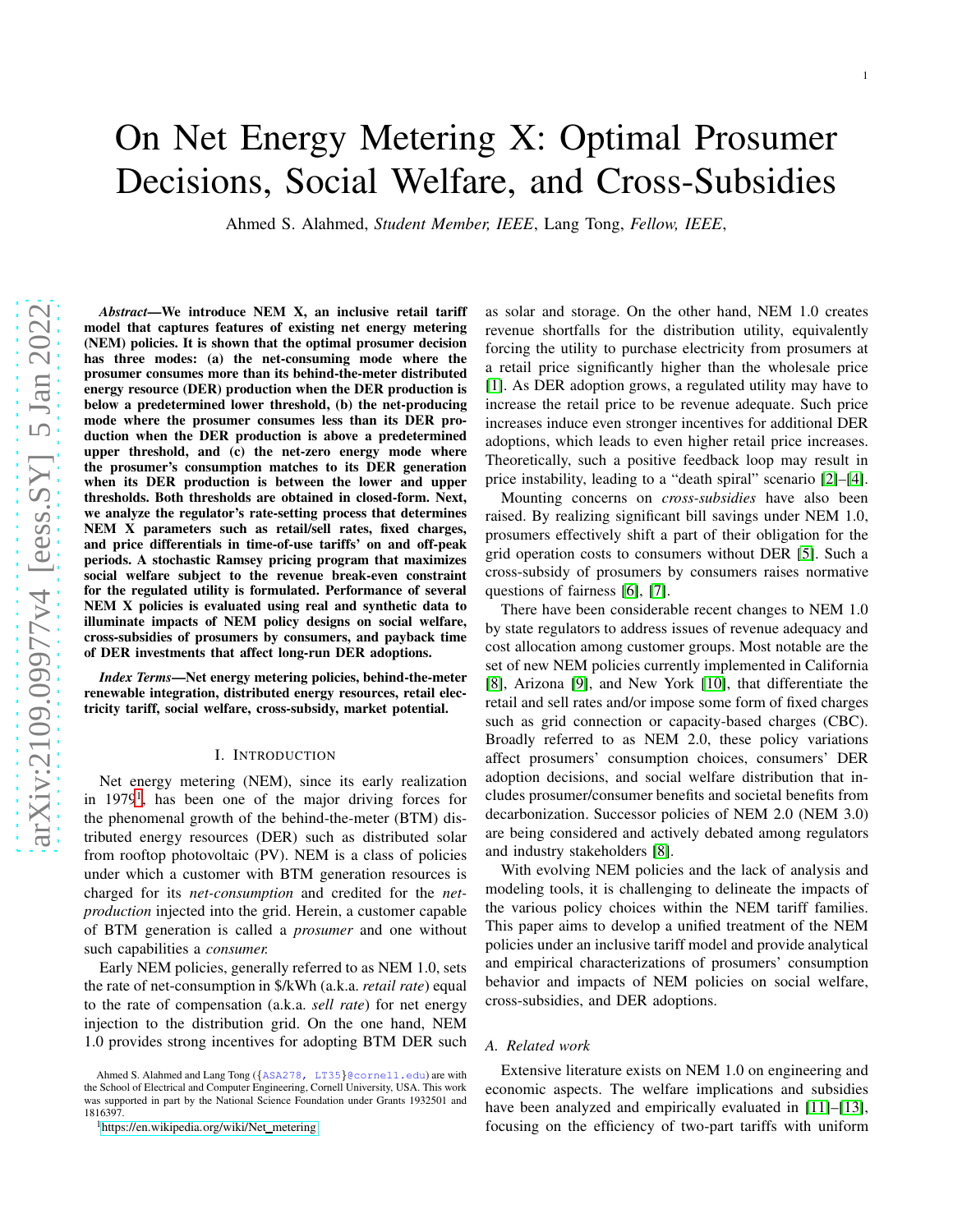connection charges. The adoption dynamics of BTM DER technologies under NEM 1.0 is investigated in [\[14\]](#page-10-11), [\[15\]](#page-10-12), and the stability of the DER adoption processes, the potential of death spiral phenomenon, and mitigation effects of connection charges are considered in [\[2\]](#page-10-1)–[\[4\]](#page-10-2), [\[14\]](#page-10-11). The crosssubsidy issue under NEM 1.0 is considered in [\[7\]](#page-10-5), [\[11\]](#page-10-9).

There is also growing literature on various aspects of NEM 2.0, although a systematic study is lacking. The authors in [\[16\]](#page-10-13) analyze the impact of community solar under three different metering and billing arrangements, including some features of NEM 2.0. Their results show that NEM 1.0 and NEM 2.0 are favorable for community solar customers. Numerical studies of the economic feasibility of solar plus storage packages under different rate designs, including the sub-retail sell rate feature of NEM 2.0 are presented in [\[17\]](#page-10-14). Studies showed that the implemented NEM 2.0 in California yields exaggerated prosumer bill-savings that are higher than the costs of service, which leads to a lager gap between the retail rates and the marginal cost of electricity as the DER adoption evolves [\[8\]](#page-10-6), [\[18\]](#page-10-15).

Beyond NEM 2.0, the recent NEM 3.0 rulemaking in California [\[8\]](#page-10-6) presented several alternative rate structures, including adopting connection charges, and CBC to reduce volumetric-based cost recovery, and highly timedifferentiated rates to improve the aggregate load factor. Value of DER (VDER) compensation is also proposed in [\[18\]](#page-10-15) to improve equity and cost-reflectivity.

Outside the U.S. markets, there is a global presence of the NEM policies [\[19\]](#page-10-16)–[\[21\]](#page-10-17). Not captured by the NEM tariff family is the feed-in tariff (FiT) popular in EU, UK, and Japan [\[20\]](#page-10-18). Indeed, an EU energy regulator white paper [\[22\]](#page-10-19) recommends NEM to be avoided to ensure proper cost allocation. FiT prohibits self-consumption of PV production and enables the regulator to incentivise PV adoption and allocate the costs of network use by setting separately the retail and sell rates. Although FiT is not a NEM policy, the analysis developed in this work can be applied directly to the problem under FiT. See Sec. [VI](#page-9-0) for a discussion.

#### *B. Summary of results and contributions*

The main contribution of this work is fourfold. First, we formulate an inclusive NEM X policy model that captures features of existing NEM policies that have been implemented or are being considered for future policy reforms. The NEM X model provides an analytical framework to evaluate and compare different implementations of NEM policies, complementing some of the existing empirical studies [\[3\]](#page-10-20), [\[4\]](#page-10-2), [\[11\]](#page-10-9)–[\[13\]](#page-10-10). The NEM X model parameters include retail and sell rates, fixed charges, and dynamic (e.g., TOU) pricing parameters.

Second, we obtain an analytical characterization of the optimal prosumer consumption decision under the NEM X policy model with differentiated retail and sell rates. Specifically, we show in Theorem [1](#page-3-0) that the optimal consumption policy for a prosumer has a two-threshold structure. When the BTM DER production is below a predetermined lower threshold, it is optimal for the prosumer to net-consume. When the DER production is above a predetermined upper threshold, it is optimal for the prosumer to net-produce. When the DER production is between the two thresholds, it is optimal for the prosumer to be a net-zero energy consumer by matching its consumption with its local DER production. Closed-form expressions of the consumption levels and production thresholds are obtained. The special structure of the prosumer's optimal consumption policy is especially significant in the analysis of the regulator's ratesetting decision process.

Third, we consider the rate-setting decision process of the regulator under NEM X, taking into account the stochasticity of the BTM DER. In particular, we formulate a *stochastic Ramsey pricing problem* where the parameters of NEM X are chosen to maximize overall social welfare subject to the revenue adequacy constraint that ensures regulated utility cost recovery. To this end, social welfare is defined as the sum of consumer/prosumer surpluses (private benefits) and total environmental benefits (external benefits) [\[23\]](#page-10-21).

Finally, we evaluate the impacts of NEM X parameters on social welfare, cost-shifts from prosumers to consumers, and payback time of DER investments. Using real and synthetic data to compare different implementations of NEM-X policies, we demonstrate, in a short-run analysis, that the transition from the Californian version of NEM 1.0 to NEM 2.0 reduces cross-subsidies and increases social welfare. However, NEM 2.0 results in a longer payback time for prosumers' DER investments, which may decelerate DER adoption in the long run. Our results elucidate the tensions and tradeoffs among maximizing social welfare, reducing cross-subsidies, and shortening payback time, which affects the long-term growth of DERs.

Our analysis and numerical results help in gaining insights into the effectiveness of various policy realizations, confirming several recent conclusions by economists in their empirical studies. For instance, our analytical characterization of prosumers' decisions shows that, under NEM 2.0 with differentiated retail and sell rates, prosumers are incentivized toward more self-consumption rather than bill saving, which is consistent with the conclusion in [\[17\]](#page-10-14), [\[24\]](#page-10-22). Our empirical results in Sec. [V](#page-7-0) demonstrate that sell-rate reductions bring the retail rate closer to the social marginal cost (SMC) rate, reducing the gap between prosumers and consumers surpluses with increased social welfare, as suggested in [\[18\]](#page-10-15). We also illustrate how an SMC-based sell-rate can effectively mitigate cost-shifts from prosumers, albeit at the cost of prolonged BTM DER payback time, which potentially stalls DER adoption. Our numerical results provide evidence that NEM 2.0 and its successors can achieve higher levels of social welfare compared to NEM 1.0.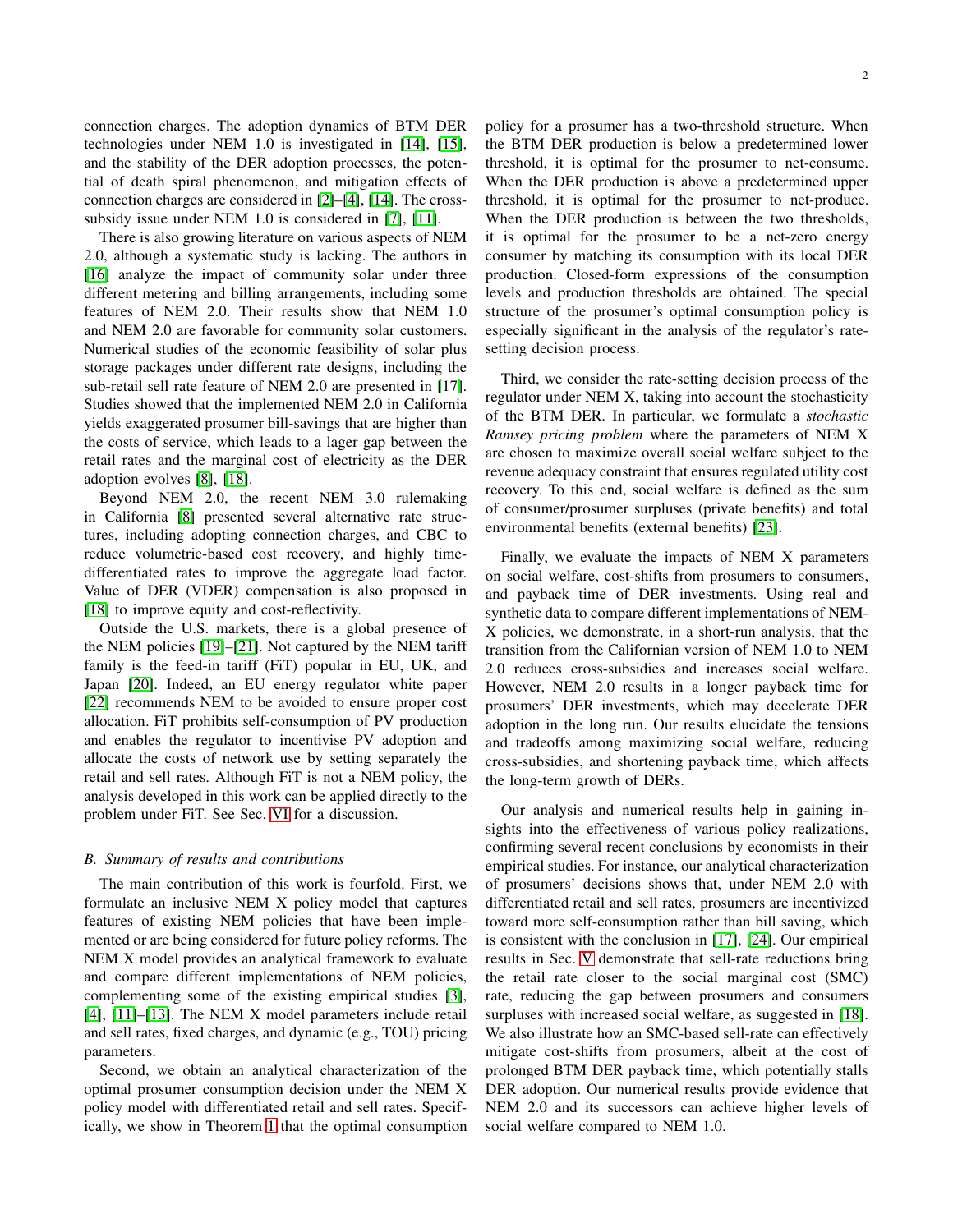# *C. Notations and nomenclature*

We use boldface for vectors and matrices. Key designations of symbols are given in Table [I.](#page-2-0)

<span id="page-2-0"></span>TABLE I MAJOR DESIGNATED SYMBOLS (ALPHABETICALLY ORDERED).

| 0, 1:                                                 | vector of all zeros and ones.                                   |
|-------------------------------------------------------|-----------------------------------------------------------------|
| C:                                                    | utility cost function.                                          |
| $\chi(\cdot)$ :                                       | indicator function.                                             |
| $\mathbf{d}_n, \mathbf{d}$ :                          | consumption bundle in billing cycle $n$ .                       |
| $\mathbf{d}^{\pi}, \mathbf{d}^{\pi}(r)$ :             | the optimal consumption bundle.                                 |
| $\mathbf{d}_p^*, \mathbf{d}_c^*$ :                    | optimal prosumer and consumer consumption.                      |
| $d_i^{\dagger}, d_i^{\dagger}, d_i^o: \Delta P^{\pi}$ | the optimal consumptions of device $i$ .                        |
|                                                       | bill savings due to BTM DER under tariff $\pi$ .                |
| $\varepsilon$ :                                       | environmental and health benefits of BTM DER.                   |
|                                                       | the fraction of the population being prosumers.                 |
| $\gamma: P^{\pi}$ .                                   | payment schedule under tariff $\pi$ .                           |
| $\pi = (\pi^+, \pi^- \pi^0)$ :                        | NEM X tuple (buy rate, sell rate, fixed charge).                |
| $\pi^{\omega}, \pi^{smc}, \pi^{e}$                    | wholesale, SMC, and environmental prices.                       |
| $\psi_{\gamma}^{\pi}$ :                               | cost-shifts under tariff $\pi$ and adoption level $\gamma$ .    |
| $r_n, r$ :                                            | behind-the-meter renewable in billing cycle $n$                 |
| $d^+, d^-$                                            | thresholds of the optimal prosumer policy                       |
| $\mathbb{R}^M, \mathbb{R}^M_+$                        | sets of M dim. real and positive real vectors.                  |
| $S^{\pi}, S^+, S^-$                                   | prosumer surpluses under $\pi, \pi^+$ , and $\pi^-$ .           |
| $S_c^{\pi}, S_u^{\pi}$ :                              | consumers and utility surpluses under $\pi$ .                   |
| $t_{pb}^{\pi}$ :                                      | DER payback time under tariff $\pi$ .                           |
| $U(\cdot), U_i(\cdot)$ :                              | utility functions                                               |
| $V(\cdot), V_i(\cdot)$ :                              | marginal utility functions                                      |
| $W_{\gamma}^{\pi}$ :                                  | social welfare under tariff $\pi$ and adoption level $\gamma$ . |
| ξ:                                                    | DER installation cost.                                          |
| $y_n$ :                                               | net energy consumption of both customer classes.                |
| $z_n, z$ :                                            | net energy consumption in billing period $n$                    |

# II. NEM X TARIFF MODEL

We present an engineering-economic model that captures essential characteristics of various existing and proposed NEM-based tariffs and the underlying prosumer decision processes to be incorporated by the rate-setting regulator.

## *A. A multi-timescale decision model*

The decision processes in retail markets with active consumer participation involve three timescales. For a household equipped with a smart home energy management system, the decision process is constrained by the sensing periods of the sensors that measure the BTM DER, environmental parameters such as temperature and humidity, and the loads consumption levels. Typically, this is the fastest timescale. In our presentation, this timescale is normalized to one.

For the utility under a NEM policy, the *net consumption* is computed and billed within a billing period equal to or greater than the prosumer's decision period. The billing period used in practice ranges from 15 or 30 minute intervals, or on an hourly basis. The NEM tariff model discussed in Sec II assumes this particular timescale.

For the regulator who has the responsibility to set the retail rate of consumption and sell rate of production, the timescale of the rate-setting process is typically on a monthly or yearly

basis. Once the NEM parameters are set, it is fixed until the regulator approves the new rate in the next rate-setting cycle. In evaluating the performance of the NEM policies in Sec [IV,](#page-5-0) social welfare and other metrics are computed based on this time scale.

Throughout the paper, we refer to the decision process of the household EMS as the *prosumer decision process* and the rate-setting process as the *regulator's decision process*. The short-run analysis considered in this paper focuses on a single tariff setting period under which the rates are fixed.

## *B. NEM X tariff model*

We present the NEM X tariff model where "X" stands for NEM variations (*e.g.,* NEM 1.0 and NEM 2.0) that have been implemented in practice or under consideration by the regulators. See [\[9\]](#page-10-7), [\[25\]](#page-10-23) for a list of NEM implementations that are versions of the NEM X model presented here.

Let z be the net-energy consumption in a billing period. Using the indicator function  $\chi(\cdot)$ ,  $\chi(x) = 1$  if  $x \ge 0$  and  $\chi(x) = 0$  otherwise, the payment from the prosumer during a billing period is given by

<span id="page-2-1"></span>
$$
P^{\pi}(z) = (\pi^+ z)\chi(z) + (\pi^- z)(1 - \chi(z)) + \pi^0, \quad (1)
$$

where the NEM X parameter tuple  $\pi = (\pi^+, \pi^-, \pi^0)$  is defined as follows:

- $\pi^+$ : the retail rate (a.k.a. buy rate).  $\pi^+$  is the per kilowatt rate of the net consumption, when  $z > 0$ .
- $\pi^-$ : the sell rate (a.k.a compensation rate).  $\pi^-$  is the per kilowatt rate of compensation to the prosumer, when  $z < 0$ .
- $\pi^0$ : is the non-volumetric surcharge such as connection (delivery) charges, CBC [\[8\]](#page-10-6), [\[10\]](#page-10-8) or grid access charges (GAC), and income-based charges [\[18\]](#page-10-15).

Note that the so-called Full NEM (monthly or annual billing period), and net-billing or net purchase and sale (hourly or sub hourly billing period) in [\[16\]](#page-10-13) are special cases of [\(1\)](#page-2-1).



<span id="page-2-2"></span>Fig. 1. NEM X tariff model in a billing period.

The payment expression in [\(1\)](#page-2-1) is further depicted in Fig[.1](#page-2-2) under different sell-rates, where a net-consumer  $(z > 0)$  faces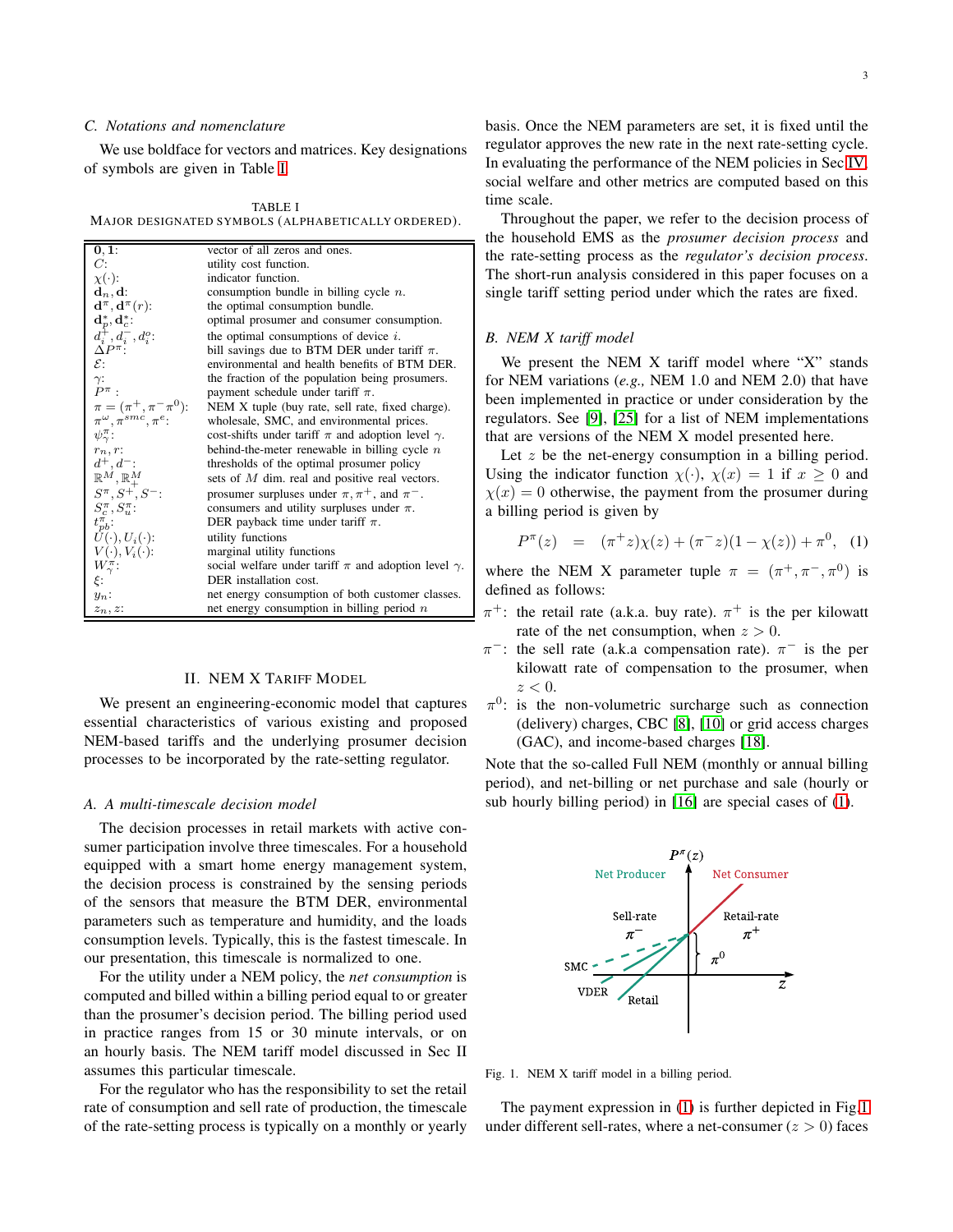the retail rate  $\pi^+$ , and a net-producer faces the sell rate  $\pi^$ ranging usually from the SMC rate tied to the wholesale market to the full retail rate. The sell rate  $\pi^-$  is also referred to as value of DER (VDER), representing the value of the exported energy from prosumers to the utility.

In its full generality, NEM X tariff can be a dynamic policy, depending on the time of use. Specifically, let  $\pi_n =$  $(\pi_n^+, \pi_n^-, \pi_n^0)$  be the NEM-X parameter in the net billing period  $n$ . The payment in the nth billing period is given by [\(1\)](#page-2-1) with  $\pi_n$  and net-consumption  $z_n$ .

## *C. NEM 1.0, NEM 2.0, and potential successors*

*1) NEM 1.0:* The conventional net-metering tariff (NEM 1.0) has the same retail and sell rates<sup>[2](#page-3-1)</sup>. With  $\pi^- = \pi^+$ , the payment schedule of NEM 1.0 is given by

$$
P^{\pi_{1,0}}(z) = \pi^+ z + \pi^0,
$$

where the connection charge  $\pi^0$  is in the range of a few to tens of dollars. The volumetric charge  $\pi^+$  is usually considerably higher than the wholesale rate of electricity [\[18\]](#page-10-15).

*2) NEM 2.0:* NEM 2.0's feature of differentiated retail and sell rates is captured directly in the NEM X model. The price differential  $\delta = \pi^+ - \pi^-$  ranges from a few cents/kWh to a significant level, when  $\pi^-$  approaches to the SMC rate.

Another feature of some implementations of NEM 2.0 is the TOU pricing involving on and off peak rates,  $\pi_{on}$  =  $(\pi_{\text{on}}^+, \pi_{\text{on}}^-, \pi^0)$  and  $\pi_{\text{off}} = (\pi_{\text{off}}^+, \pi_{\text{off}}^-, \pi^0)$ , respectively [\[8\]](#page-10-6).

*3) NEM 3.0 and beyond:* NEM 2.0 can be seen as a set of transitional policies from NEM 1.0 to the more cost-reflective tariff policies, broadly referred to as NEM 3.0. Four major potential directions of NEM 3.0 and successor policies are under discussion. One is to introduce discriminative fixed charges to prosumers based on their DER capacities or income levels [\[8\]](#page-10-6), [\[10\]](#page-10-8). Another is to discriminate in volumetric charges by treating prosumers as a distinct customer class [\[26\]](#page-10-24). Furthermore, additional sell-rate reduction is expected to be prevalent in NEM 3.0. In some states [\[8\]](#page-10-6), [\[9\]](#page-10-7), the sellrate has already been discounted to a level close to the SMC rate ( $\pi^- = \pi^{\text{smc}}$ ). Lastly, policy reforms can come in the form of shortening the billing period, which prolongs the payback time of DER [\[8\]](#page-10-6).

## <span id="page-3-3"></span>III. OPTIMAL PROSUMER DECISION UNDER NEM X

Under NEM X, the prosumer decision process is to optimize its consumption to meet its lifestyle requirements and household scheduling constraints, given the measured (and forecasted) BTM generation and other sensor data. To avoid burdensome notations, we consider the special case when the prosumer decision process has the same timescale as that of the utility's billing period.

We begin with the standard microeconomics formulation of the household decision problem involving  $M$  consumption devices such as in lighting, heating/cooling, and EV charging. With measurements of DER production and under the NEM X tariff, the household energy management system sets the optimal consumption bundle  $\mathbf{d} \in \{(d_1, \dots, d_M) | d_i \geq 0\}$  to maximize its utility or surplus subject to a budget constraint. Specifically, we consider the following surplus maximization within a fixed billing period:

<span id="page-3-2"></span>
$$
\mathcal{P}: \underset{\mathbf{d}\in\mathbb{R}^M}{\text{maximize}} \quad S^{\pi}(\mathbf{d}) := U(\mathbf{d}) - P^{\pi}(z)
$$
\nsubject to 
$$
z = \mathbf{1}^{\pi}\mathbf{d} - r
$$
\n
$$
P^{\pi}(z) \leq B
$$
\n
$$
\mathbf{0} \leq \mathbf{d} \leq \mathbf{\bar{d}}
$$
\n(2)

where  $U(\cdot)$  is the utility function of the consumption bundle,  $r \geq 0$  the (forecasted) BTM renewable generation,  $\pi$  the NEM X parameter,  $B$  the budget constraint, and d the consumption upper limits.

The prosumer optimization in [\(2\)](#page-3-2) is convex, when the utility function is concave. Given the specific form of  $U$ , the solution can be obtained analytically or numerically. Machine learning methods can be used when  $U$  is unknown.

A different angle view of this model is to think of  $M$  as a group of households owning a central DER. This is referred to as community net-metered solar or virtual net-metering.

# *A. Optimal prosumer decision*

We exploit the piecewise linear property of the NEM X tariff model [\(1\)](#page-2-1) for a structural solution of [\(2\)](#page-3-2) by making a few simplifying assumptions:

A1: *Additivity and concavity.* For a household having M electric devices, the utility of the consumption bundle d is additive  $\ddotsc$ 

$$
U(\mathbf{d}) = \sum_{i=1}^{M} U_i(d_i),
$$

where  $U_i(d_i)$  is the utility function of device *i*. For all i, the utility function  $U_i$  is concave, monotonically increasing, and continuously differentiable with *marginal utility*  $V_i(x) = \frac{d}{dx}U_i(x)$ .

A2: The sell rate is no higher than the retail rate,  $\pi^+ \geq \pi^-$ . A3: *Non-binding budget constraint.* We assume the budget

constraint to be non-binding.

A1-A2 are mostly standard in economic analysis. The retail rate is almost always no lower than the sell rate. The nonbinding budget constraint is acceptable when the overall electric bill is a small fraction of the disposable income of the household.

The following theorem gives a closed-form characterization of the optimal prosumer decision and a simple computation procedure to schedule consumptions.

<span id="page-3-0"></span>Theorem 1 (Prosumer decision under NEM X). *Given NEM parameter*  $\pi = (\pi^+, \pi^-, \pi^0)$  *and the marginal utilities* 

<span id="page-3-1"></span><sup>&</sup>lt;sup>2</sup>The inclined block rate (IBR) requires a slight generalization where the payment schedule involves multiple affine segments.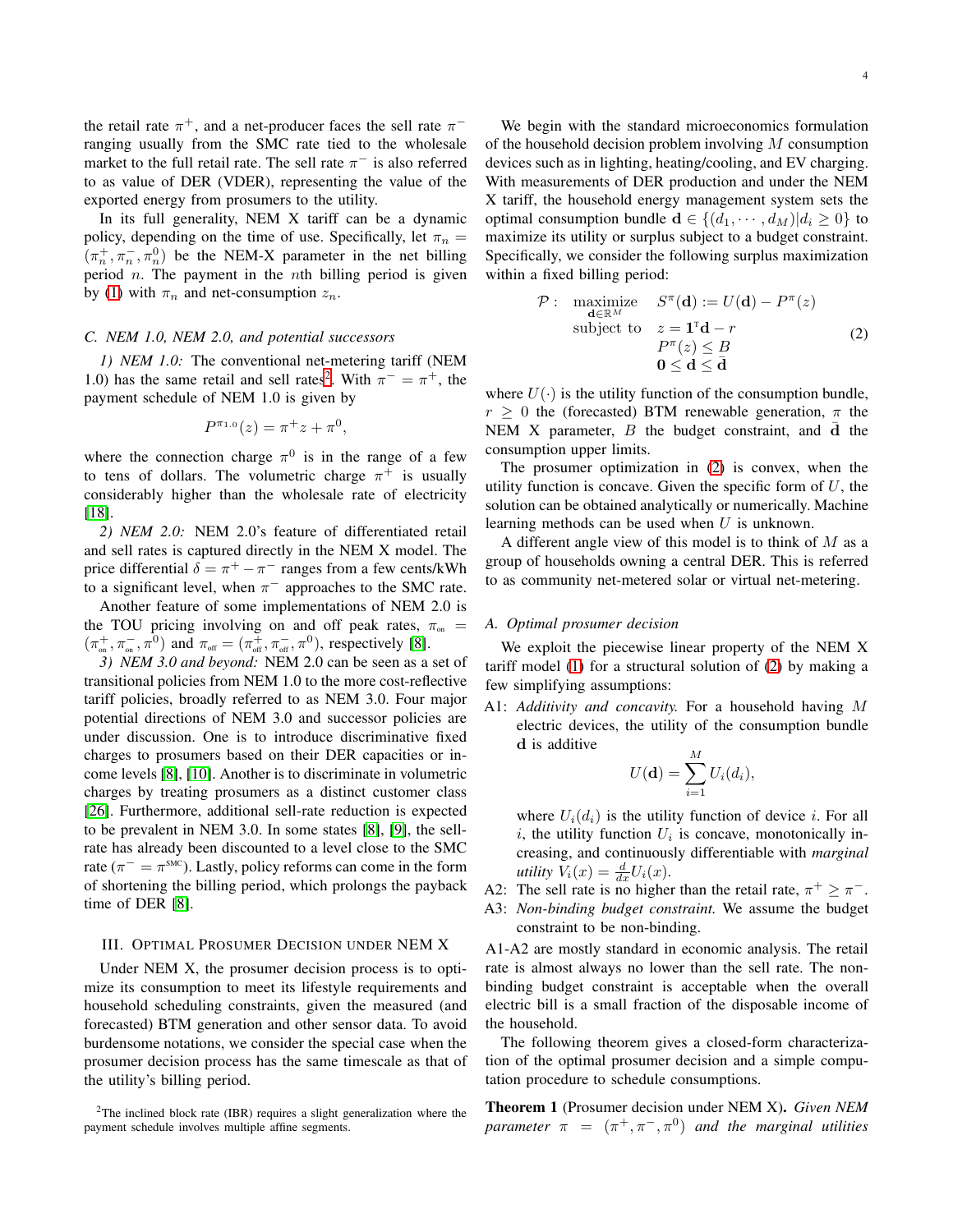$(V_1, \cdots, V_M)$  of consumption devices, under A1-A3 and non*degeneracy condition of [\(2\)](#page-3-2), the optimal prosumer consumption policy is given by two thresholds*

$$
d^{+} := \sum_{i} \max\{0, \min\{V_{i}^{-1}(\pi^{+}), \bar{d}_{i}\}\},
$$
  
\n
$$
d^{-} := \sum_{i} \max\{0, \min\{V_{i}^{-1}(\pi^{-}), \bar{d}_{i}\}\} \ge d^{+}
$$
 (3)

*that partition the range of DER production into three zones:*

1) *Net consumption zone:*  $r < d^+$ *. The prosumer is a netconsumer with consumption*

<span id="page-4-2"></span>
$$
d_i^+ = \max\{0, \min\{V_i^{-1}(\pi^+), \bar{d}_i\}\} \ge 0, \quad \forall i. \tag{4}
$$

2) *Net production zone:* r > d−*. The prosumer is a netproducer with consumption*

<span id="page-4-4"></span>
$$
d_i^- = \max\{0, \min\{V_i^{-1}(\pi^-), \bar{d}_i\}\} \ge d_i^+, \quad \forall i. \quad (5)
$$

3) *Net-zero energy zone:*  $d^+ \le r \le d^-$ . The prosumer is *a net-zero consumer with consumption:*

<span id="page-4-3"></span>
$$
d_i^o(r) = \max\{0, \min\{V_i^{-1}(\mu^*(r)), \bar{d}_i\}\} \in [d_i^+, d_i^-], \forall i
$$
\n(6)

where 
$$
\mu^*(r) \in [\pi^-, \pi^+]
$$
 is a solution of  
\n
$$
\sum_{i=1}^M \max\{0, \min\{V_i^{-1}(\mu), \bar{d}_i\}\} = r.
$$
\n(7)

Furthermore,  $d_i^o(\cdot)$  is continuous and monotonically *increasing in*  $[d_i^+, d_i^-]$ .

*Proof:* See Appendix.

## *B. Structural properties of prosumer decisions*

The structure of the optimal consumption policy in Theorem [1](#page-3-0) plays a significant role in our analysis. Here we highlight some of its key properties.

*1) Two-threshold decision policy and piece-wise linear demand:* Theorem [1](#page-3-0) shows that the optimal consumption of every device has the same decision zones, which implies that the total demand is a piece-wise linear function of the BTM generation  $r$ , as illustrated in the top-left panel of Fig. [2.](#page-4-0) This structure is particularly useful in characterizing statistical properties of prosumer behavior. Whereas the threshold decision structure is intuitive and appealing, it is not obvious that the optimal consumption should have a net-zero energy mode over a range of renewables,  $d^+ \le r \le d^-$ , in which the prosumer's consumption tracks the renewable.

The insight into the optimal schedule in the net-zero zone  $(d^+ \leq r \leq d^-)$ , assuming aggregate consumption of all devices, is shown in the top right panel of Fig. [2,](#page-4-0) which shows the prosumer surpluses  $S^+(d)$ , and  $S^-(d)$  under  $\pi^+$ and  $\pi^-$ , respectively defined as

$$
S^+(d) := U(d) - \pi^+(d - r), \ S^-(d) := U(d) - \pi^-(d - r),
$$

with  $S<sup>+</sup>$  (red) being the surplus when the prosumer consumes and  $S^-$  (green) when the prosumer produces. Note that  $S^+$ 

and  $S^-$  achieve their maxima at  $d^+$  and  $d^-$ , respectively, and the two curves intersect only at  $d = r$ .

Intuitively, when the renewable generation is abundant  $r \geq$  $d^+$ , the prosumer <sup>+</sup>, the prosumer's increase in the aggregate consumption PSfrag replacements PSfrag replacements is a manifestation of the higher benefit of self-consumption (valued at  $\pi^+$ ) compared to energy net-exportation (valued at  $\pi^- \leq \pi^+$ ).  $s^+$ 



<span id="page-4-0"></span>Fig. 2. Structure of optimal prosumer schedule (Note that the figure is not sketched at scale). Top-left: the optimal consumption level for device  $i$  as a function of the BTM generation r. Rest of the figures: The surpluses  $S^+$ (red) and  $S^-$  (green) of the prosumer as functions of demand d under  $\pi^+$ and  $\pi^-$ , respectively. The surplus function under NEM X is S (black).

*2) Priority rule for consumption allocation:* The optimal schedule given in Theorem [1](#page-3-0) has immediate microeconomics interpretations based on the role of marginal utility functions as illustrated in Fig. [3.](#page-4-1)



<span id="page-4-1"></span>Fig. 3. Marginal utilities of three devices.

Theorem [1](#page-3-0) shows that the optimal schedule sets the consumption levels such that all devices have the same marginal utility. Implicitly, the optimal schedule  $(d_i^{\pi}(r))$  in [\(4](#page-4-2)[-6\)](#page-4-3) realizes a priority ranking of consumptions based on their marginal utilities: a device with higher utility of consumption is scheduled to consume more. Specifically, under  $\pi^{+}$ , the consumption levels are in the reverse order of their utilities:  $d_1^+ > d_2^+ > d_3^+ = 0$ . Under  $\pi^-$ ,  $d_2^- > d_1^- > d_3^-$ , which is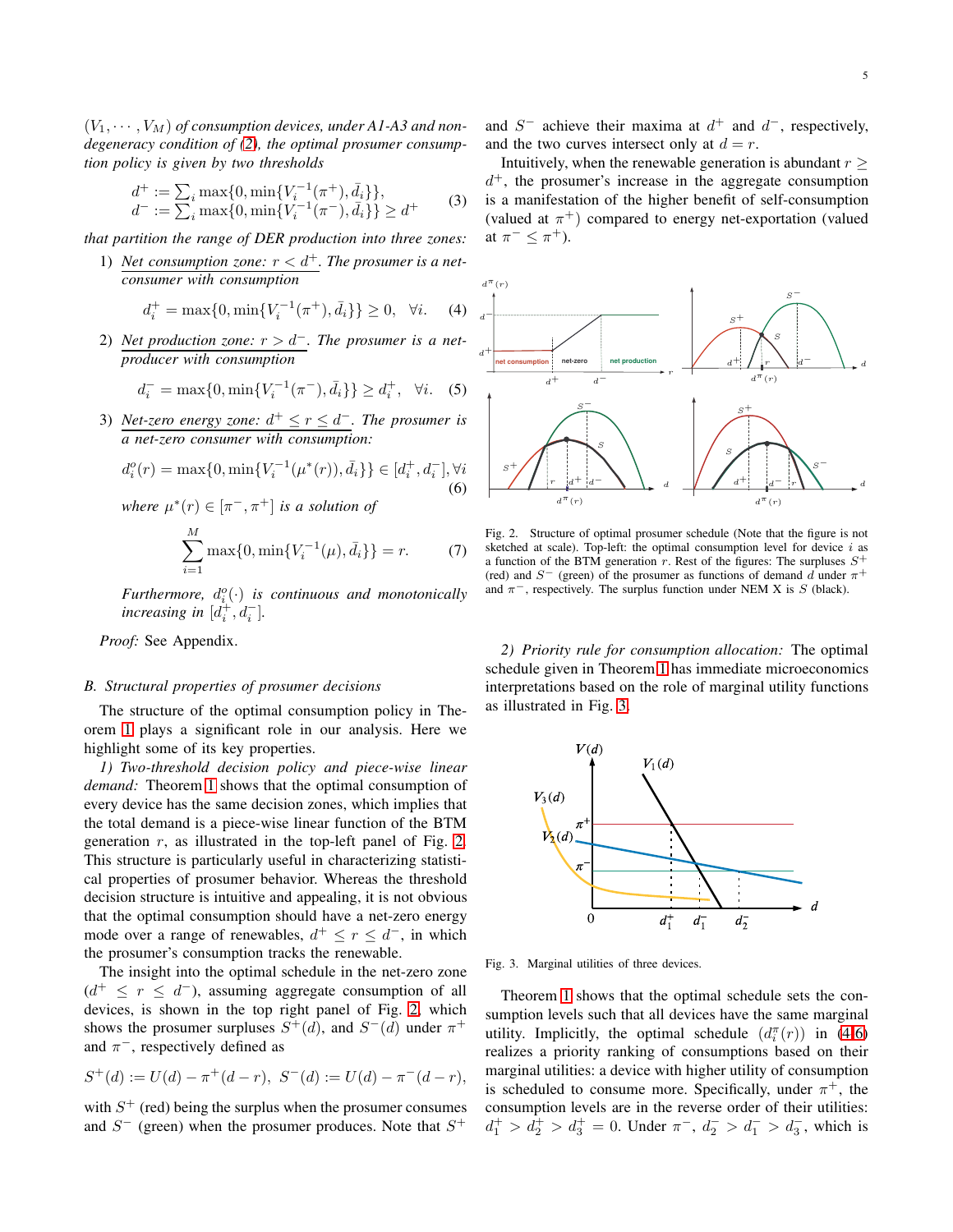analogues to the economic dispatch problem of generators in power system operations where a generator with lower cost is prioritized over those with higher cost.

The priority rule also determines whether the device is consumed in all three zones or not. Some devices are only consumed when the prosumer has abundant local generation. Using only the marginal utility at the origin, the optimal consumption pattern has three cases, as illustrated in Fig[.3.](#page-4-1) Those devices whose marginal utilities at the origin are greater than  $\pi^+$  will always be scheduled to consume. Those devices with marginal utilities at the origin below  $\pi^-$  will never be used. Those whose marginal utilities at the original are between  $\pi^-$  and  $\pi^+$  will only be used when the BTM DER is beyond the net-consumption zone. Proposition [1](#page-5-1) formalizes the above intuition.

<span id="page-5-1"></span>Proposition 1 (Load priority ranking rule). *Given the NEM X* parameter  $\pi = (\pi^+, \pi^-, \pi^0)$ , the marginal utilities  $(V_1, \dots, V_M)$ , the optimal consumption pattern of every *device* i *is given by*

- 1) *If*  $V_i(0) > \pi^+ \geq \pi^-$ , device *i* is always scheduled to *consume in one of the three consumption zones.*
- 2) If  $\pi^+ \geq V_i(0) \geq \pi^-$ , device i consumes only when the *BTM DER is beyond the net-consumption zone.*
- 3) If  $\pi^+ \geq \pi^- \geq V_i(0)$ , it is optimal not to schedule *device* i *to consume.*

*Proof:* See Appendix.

## *C. Comparative static of NEM X*

We now consider impacts of exogenous parameters such as the level of renewables and NEM X parameter  $\pi$  on the endogenous quantities of consumption, surplus, and prosumer payment. The following theorem formalizes the comparative static of the optimal prosumer schedule under NEM X.

<span id="page-5-3"></span>Theorem 2 (NEM X comparative static). *The optimal con* $s$ *umption level*  $(d_i^{\pi}(\cdot))$  *and the prosumer surplus*  $S^{\pi}(\cdot)$  *are monotonically increasing, and the prosumer payment*  $P^{\pi}(\cdot)$ *is monotonically decreasing.*

*For every* r *at the interior of each scheduling zone, as* π <sup>+</sup> *increases, the net-consumption zone shrinks, the net-zero zone expands, and the net-production zone stays unchanged. Meanwhile, for all i, the consumption level*  $d_i^{\pi}(r)$  *and the prosumer surplus*  $S^{\pi}(r)$  *decrease monotonically with*  $\pi^{+}$ *.* 

*As* π <sup>−</sup> *increases, the net-production zone expands, the net-zero zone shrinks, and the net-consumption zone stays unchanged. Meanwhile, for all* i*, the net consumption level*  $d_i^{\pi}(r)$  and total payment decreases monotonically while pro*sumer surplus*  $S^{\pi}(r)$  *increases monotonically with*  $\pi^{-}$ *.* 

As  $\pi^0$  increases, the total payment  $P^{\pi}(r)$  increases, the *prosumer surplus* S π (r) *decreases, and the prosumer con*sumption  $d_i^{\pi}(r)$  stays unchanged.

*Proof:* See Appendix.

TABLE II COMPARATIVE STATIC ANALYSIS

<span id="page-5-2"></span>

|                | $r \uparrow$ |  | $\pi^+$ $\uparrow$ |        |  |          |  |  | $\pi$ PSfrag replacements |   |  |   |
|----------------|--------------|--|--------------------|--------|--|----------|--|--|---------------------------|---|--|---|
| Zone           | $^{+}$       |  | $\Omega$           | $^{+}$ |  | $\Omega$ |  |  | $\Omega$                  | 4 |  | በ |
| $d_i^{\pi}(r)$ |              |  |                    |        |  |          |  |  |                           |   |  |   |
| $S^\pi(r)$     |              |  |                    |        |  |          |  |  |                           |   |  | ¥ |
| $P^{\pi}(r)$   |              |  |                    |        |  |          |  |  |                           |   |  | Ŧ |

: increasing  $\downarrow$ : decreasing —: unchanged X: indeterminant  $p^{\uparrow\uparrow}(r)$ 

Table [II](#page-5-2) summarizes the detailed comparative static analysis by considering  $\epsilon$ -increases of the exogenous parameters and examining changes of endogenous quantities at interior points of net-consumption (+), net-production (-), and netzero energy (0) zones.

Several observations are in order. First, under NEM X, prosumer consumption and surplus are monotonic in all scheduling zones with respect to DER generation  $r$  and NEM X price parameters. Prosumer payment is also monotonic except in the net-consumption zone, where  $\frac{\partial}{\partial \pi^+} P^{\pi}(r)$  may be positive or negative depending on the value of  $r$  and the characteristic of the utility function  $U_i(\cdot)$ .

Second, Table [II](#page-5-2) gives additional insights into how a prosumer exploits behind-the-meter generations. In the netzero energy zone, the consumer increases its consumption with  $r$  (thus its utility) without having to pay to the utility company for its consumption. In both the consumption and production zones, the consumer holds the consumption level constant while minimizing its payments to the utility. In all three operation zones, the prosumer minimizes its payment to the utility, resulting in cost-shifts to other consumers and prosumers. See more discussions in Sec. [IV.](#page-5-0)

Third, as  $\pi^-$  increases to  $\pi^+$ , NEM X becomes NEM 1.0. The production zone enlarges and eventually connects with the consumption zone. Because it is more profitable to sell extra power to the utility, the consumer surplus increases, the payment to the utility decreases (more precisely, the payment from the utility increases), and consumption level drops.

#### <span id="page-5-0"></span>IV. NEM X RATE SETTING AND SHORT-RUN ANALYSIS

In a retail market where the utility is a regulated monopoly, the regulator sets the price of electricity subject to the constraint that the utility recovers its costs. To this end, the standard approach is the Ramsey pricing where social welfare is maximized subject to the break-even constraint [\[27\]](#page-11-0).

#### *A. Stochastic Ramsey Pricing under NEM X*

We assume that the consumer population consists of prosumers (BTM DER adopters) and consumers (non-adopters). We make a standard assumption that, within each consumer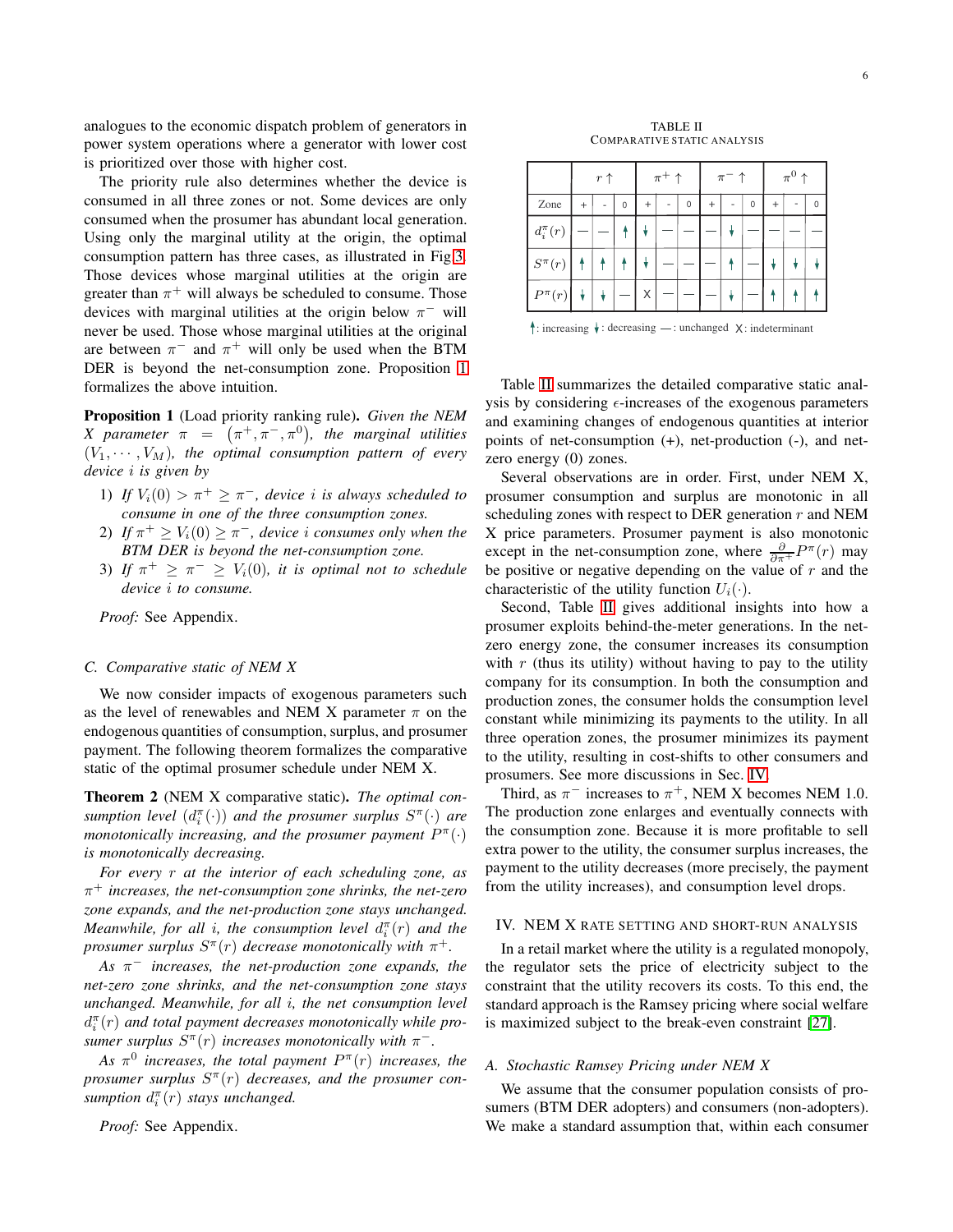group, the aggregated demand can be obtained by a representative customer (prosumer and consumer, respectively). Such an assumption is valid when consumer/prosumer utilities have the Gorman form [\[28,](#page-11-1) p. 119] and is reasonable for typical household devices. Under this assumption, the optimal consumption rule given by Theorem [1](#page-3-0) can be used. The optimal consumption policy, however, is derived based on the specific DER realization. It is, therefore, necessary to develop a stochastic Ramsey pricing formulation.

Ramsey pricing maximizes social welfare. Suppose that each rate-setting cycle consists of  $N$  billing periods for which NEM X parameters are fixed. Let  $r_n$  be the random BTM DER production in the nth period. Under NEM X with parameter  $\pi$ , we define the social welfare  $W_{\gamma}^{\pi}$  as the sum of the expected customers (consumer and prosumer) surplus  $S_c^{\pi}$ , the expected utility surplus  $S_u^{\pi}$ , and the expected environmental and health benefits  $\mathcal{E}(r_n)$  brought by the BTM DER

<span id="page-6-0"></span>
$$
W_{\gamma}^{\pi} = \sum_{n=1}^{N} \mathbb{E}\bigg(S_{c}^{\pi}(\mathbf{d}^*(r_n), \gamma) + S_{u}^{\pi}(\mathbf{d}^*(r_n), \gamma) + \gamma \mathcal{E}(r_n)\bigg),\tag{8}
$$

where  $\gamma \in [0, 1]$  is the fraction of prosumers in the customer population, and  $\mathbf{d}^*(r_n)$  is the optimal population consumption under  $\pi$ .

Given  $\gamma$ , the expected customer surplus in the billing period  $n$  is given by

$$
\mathbb{E}(S_c^{\pi}(\mathbf{d}(r_n), \gamma)) = \gamma \mathbb{E}(S^{\pi}(\mathbf{d}_p^*(r_n))) + (1 - \gamma)S^{\pi}(\mathbf{d}_c^*), (9)
$$

where  $d_p^*(r_n)$  is the optimal prosumer consumption given by Theorem [1](#page-3-0) and  $\mathbf{d}_c^*$  the optimal consumption of consumers without DER, also given by Theorem [1](#page-3-0) with  $r_n = 0$ .

Likewise, the expected utility surplus in the billing period  $n$  is given by

<span id="page-6-3"></span>
$$
\mathbb{E}(S_u^{\pi}(\mathbf{d}^*(r_n), \gamma)) = \gamma \mathbb{E}(P^{\pi}(\mathbf{1}^{\pi} \mathbf{d}_p^*(r_n) - r_n)
$$
(10)  
 
$$
+ (1 - \gamma)P^{\pi}(\mathbf{1}^{\pi} \mathbf{d}_c^*) - C(y_n(r_n, \gamma))),
$$

where  $P^{\pi}$  is the payment of prosumers in billing period *n* defined in [\(1\)](#page-2-1), and  $C(\cdot)$  is the utility's cost function to meet the total customers' net demand  $y_n$  in billing period n, defined by

$$
y_n(r_n, \gamma) := \gamma (\mathbf{1}^{\mathsf{T}} \mathbf{d}_p^*(r_n) - r_n) + (1 - \gamma) \mathbf{1}^{\mathsf{T}} \mathbf{d}_c^*.
$$

The expected environmental and health benefit, modeled as a linear function of total BTM generation  $r_n$ , is given by

<span id="page-6-1"></span>
$$
\mathbb{E}(\mathcal{E}(r_n)) = \pi^e \mathbb{E}(r_n)
$$
 (11)

where  $\pi^e$  is the "price" by which DER is valued toward realizing clean energy goals [\[29\]](#page-11-2).

By setting the NEM X parameters such that the utility recovers it operating costs, the Ramsey pricing is given by the following stochastic social welfare maximization:

<span id="page-6-2"></span>
$$
\begin{array}{ll}\text{maximize} & \sum_{n=1}^{N} \mathbb{E}\bigg(S_c^{\pi}(\mathbf{d}^*(r_n), \gamma) + \gamma \mathcal{E}(r_n)\bigg) \\ \text{subject to} & \sum_{n=1}^{N} \mathbb{E}(S_u^{\pi}(\mathbf{d}^*(r_n), \gamma)) = 0. \end{array} \tag{12}
$$

The special structure of the optimal consumption given in Theorem [1](#page-3-0) makes solving the above optimization tractable when the underlying probability distribution of  $r_n$  is known. In practice, the above stochastic Ramsey pricing program can be replaced by a scenario-based optimization with representative scenarios of DER productions. Note that not all the NEM X parameters are optimized in practice.

#### *B. Performance of NEM X*

*1) Social Welfare:* Given NEM X parameter  $\pi$ , the social welfare of NEM X is given by  $W_{\gamma}^{\pi}$  in [\(8-](#page-6-0)[11\)](#page-6-1).

*2) Cost Allocation:* The retail tariff allows the utility to recover its cost from customer payments. BTM DER reduces the payments of prosumers, thus shifting costs to consumers. Here we measure cost allocation of NEM X by the *bill-saving* of a prosumer in the billing period  $n$  and cost-shift.

The bill-saving of a prosumer in the billing period  $n$  is defined by the monetary gain as a result of the prosumer's on-site generation, and is given by [\[30\]](#page-11-3)

$$
\Delta P^{\pi}(r_n) := P^{\pi}(\mathbf{1}^{\mathsf{T}} \mathbf{d}_c^*) - P^{\pi}(\mathbf{1}^{\mathsf{T}} \mathbf{d}_p^*(r_n) - r_n). \tag{13}
$$

Normally  $\Delta P^{\pi}(r) \geq 0$ . When fixed charges such as CBC are involved, the bill-saving of a prosumer may be negative. Note that under the special case of NEM 1.0, the volumetric part of bill savings is simply  $\pi^+ r_n$ .

This cost shift represents a form of cross-subsidy of prosumers by consumers. A measure of such cross-subsidy is the *expected cost-shift*  $\psi_{\gamma}^{\pi}$  defined by the difference between the expected prosumer bill-saving and the utility avoided cost (for not having to procure power) because of DER generation:

$$
\psi_{\gamma}^{\pi} = \sum_{n} \gamma \mathbb{E} \left( \Delta P^{\pi} \left( r_{n} \right) - \pi^{\text{smc}} r_{n} \right), \tag{14}
$$

where  $\pi^{\text{smc}}$  is the social marginal cost price of electricity [\[18\]](#page-10-15), [\[30\]](#page-11-3).

*3) DER market potential:* The market potential is a shortrun measure of a product diffusion in a market. The market potential of DER is primarily determined by the payback time of the DER investment from the achieved bill-savings under a particular NEM X policy [\[4\]](#page-10-2), [\[31\]](#page-11-4). Here we use the net present value (NPV) method with discounted bill-saving for the expected payback time:

$$
t_{pb}^{\pi}(r,\xi) = \frac{\xi}{\mathbb{E}\left(\Delta P^{\pi}(r)\right)},\tag{15}
$$

where  $\mathbb{E}(\Delta P^{\pi}(r)) > 0$ , and  $\xi$  is the DER installation cost, which may include any state rebates or investment tax credits. To account for the time value of money in the payback calculation, we utilize the time-to-net payback time expression in [\[32\]](#page-11-5), as the following:

<span id="page-6-4"></span>
$$
t_{pb}^{\pi}(r,\xi) = \min_{t^*} \left\{ t^* : \sum_{t=0}^{t^*} \left( \frac{1-\nu}{1+\zeta} \right)^t \mathbb{E} \left( \Delta P_t^{\pi}(r_t) \right) \ge \xi \right\},\tag{16}
$$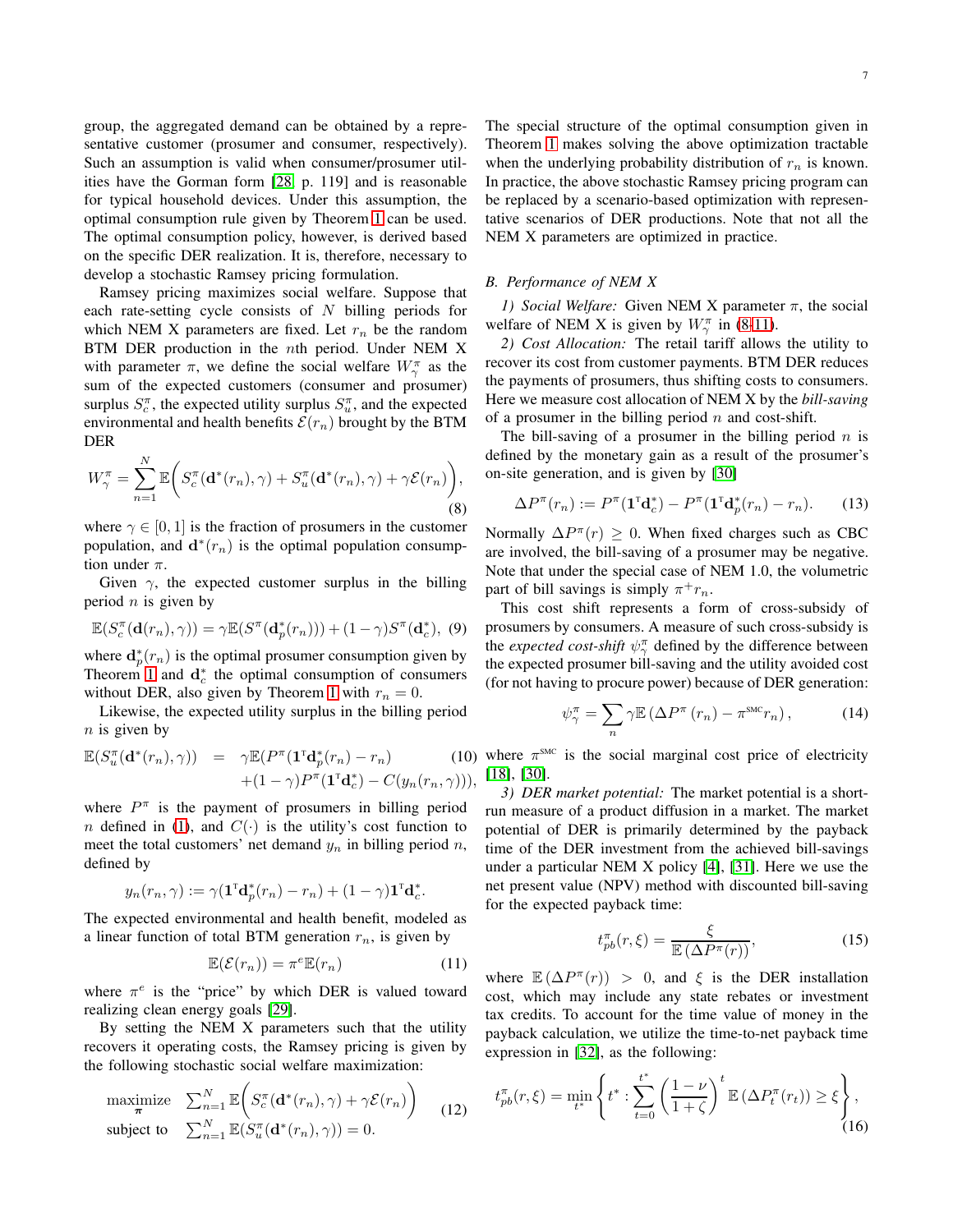where  $\nu, \zeta \in [0, 1)$  are the BTM DER system degradation factor and interest rate, respectively,  $\alpha$  is the compounding rate.

The payback time expressions greatly depend on the expected bill savings. Under NEM X, decreasing  $\pi^-$  decreases bill savings, which prolongs the payback time. The shortest payback time is therefore achieved under NEM 1.0, where the sell-rate is at its highest level  $\pi^- = \pi^+$ . Under uniform two-part tariffs, in addition to the role of  $\pi^-$ , the lump sum connection charge reduces the breakeven retail rate in [\(12\)](#page-6-2), which in turn prolongs the expected payback time of the BTM DER [\[4\]](#page-10-2). A discriminatory two-part tariff, on the other hand, imposes a twofold effect on prosumers: 1) by extracting more of the prosumer surplus through the additional fixed fee, 2) by reducing the breakeven retail rate, which extends the payback period. Therefore, interestingly, both uniform and discriminatory two-part tariffs affect the prosumer surplus more than the consumer surplus, but the latter enables the regulator in designing a tariff that achieves a specific targeted and DER adoption sustaining payback time period without impacting consumers.

The expected payback time is a key factor in a consumer's DER adoption decision; it has a direct impact on the trajectory of long run DER adoption.

## V. NUMERICAL RESULTS

<span id="page-7-0"></span>To estimate and analyze the different NEM X tariff models and the role of utility rate structure in practical settings, a hypothetical distribution utility facing the wholesale price<sup>[3](#page-7-1)</sup>  $\pi^{\omega}$  in California was assumed. The NEM X parameter was periodically set based on Sec. [IV,](#page-5-0) which incorporated the prosumers and consumers optimal consumption decisions obtained in Sec. [III.](#page-3-3)

TABLE III DESCRIPTION OF CASE STUDIES

<span id="page-7-5"></span>

| #              | Name           | Tariff   | Rate        | Compensation<br>(S/kWh) | Fixed<br>Charges         | Discription <sup>‡</sup> |
|----------------|----------------|----------|-------------|-------------------------|--------------------------|--------------------------|
|                | <b>NEM 1.0</b> | one-part | $IBR^*$     | $\pi^{-} = \pi^{+}$     | $\overline{\phantom{0}}$ | No                       |
| $\overline{c}$ | <b>NEM 2.0</b> | one-part | <b>TOUS</b> | $\pi^- = \pi^+ - 0.03$  | $\overline{\phantom{a}}$ | No                       |
| 3              | NEM SMC        | one-part | TOU         | $\pi^- = \pi^{smc}$     | $\overline{\phantom{a}}$ | No                       |
| $\overline{4}$ | NEM CBC        | two-part | TOU         | $\pi^- = \pi^+ - 0.03$  | $10.93^{\dagger}$        | Yes                      |

<sup>∗</sup> Similar to PG&E, IBR has two blocks, with a 20% higher price for above baseline usage.

TOU parameters for all case studies are similar to PG&E TOU-B, i.e. 1.5 peak ratio and a 16 – 21 peak period.

† CBC value is expressed in \$/kWDC PV/month, and taken from [\[8\]](#page-10-6).

‡ We refer to the residential customers inter-class discrimination between prosumers and consumers.

## *A. Data sources and settings of numerical studies*

The aggregated demand was obtained by a representative prosumer and consumer model, where the demand of each

of the considered typical household devices has a Gorman form utility function. The utility parameters of each household device were estimated from historical retail prices and consumption data. See Appendix B. To solve the prosumer problem, we adopted an average 5.1 kWDC/household PV installed capacity and the corresponding hourly production profile of solar  $PV^4$  $PV^4$ . In setting the NEM X parameters, we estimated the utility fixed costs  $\theta$  which is part of  $C(\cdot)$  in [\(10\)](#page-6-3) using publicly available revenue, MWh sales, and number of customers data of Pacific Gas and Electric Company  $(PG\&E)^5$  $(PG\&E)^5$ . The estimated average daily fixed cost to serve a single residential customer was  $\theta_{PGE} = $2.86/day$ . The SMC rate was assumed to be the sum of  $\pi^{\omega}$  and the nonmarket cost of pollution that was reflected on the retail price  $[18]^{6}$  $[18]^{6}$  $[18]^{6}$  $[18]^{6}$ . To compute [\(11\)](#page-6-1), the price  $\pi^{e}$  was quantified at \$0.035/kWh solar from [\[29\]](#page-11-2).

We evaluated performance of four NEM X policies with parameters shown in Table. [III,](#page-7-5) aimed at gaining insights into characteristics of the initial policy NEM 1.0, the current implemented policy NEM 2.0, and two NEM successor policies involving SMC-based sell rate (NEM SMC) and capacity based charge (NEM CBC). In all simulation results, an average PV system cost of  $\xi = $4500/kW$  was used<sup>[7](#page-7-6)</sup>.

## *B. Social welfare*

The social welfare was directly calculated using [\(8\)](#page-6-0). Fig. [4](#page-8-0) shows the percentage change (over the cases with 0% adoption rate) in the total social welfare, the prosumers and consumers surpluses, and the retail prices as functions of the prosumer population size  $\gamma$ .

Fig. [4](#page-8-0) (a) shows the normalized social welfare of the four studied policies. In all cases, we observed increasing social welfare until the prosumer population exceeded a certain threshold, beyond which the social welfare started to decline. NEM 1.0 (yellow) showed the earliest decline in social welfare, followed by NEM 2.0 (green). The two successors NEM CBC (red) and NEM SMC (blue) sustained the growth of social welfare at higher prosumer population levels.

The rest of Fig. 4 explains the reasons that drove the social welfare downward when the adoption rate was high. Fig. [4](#page-8-0) (b) shows the growing retail prices as the prosumer population increased. Recall that the retail price was the solution of the Ramsey pricing optimization where the revenue adequacy

<span id="page-7-2"></span><sup>4</sup>The solar data profile from California solar initiative is a 15-Minute interval PV data for the period June-August, which can be found at: [https://](https://www.californiadgstats.ca.gov/downloads) [www.californiadgstats.ca.gov/downloads.](https://www.californiadgstats.ca.gov/downloads)

<span id="page-7-3"></span><sup>5</sup>Revenue, sales, and number of customers of PG&E data was taken from EIA over the years from 2016-2019: [https://www.eia.gov/electricity/data/](https://www.eia.gov/electricity/data/state/) [state/](https://www.eia.gov/electricity/data/state/) .

<span id="page-7-4"></span><sup>6</sup>The non-market cost of pollution was calculated based on the avoided non-energy cost due to BTM DER, which was estimated by [\[33\]](#page-11-6) to be \$0.012/kWh, and the renewable portfolio standard (RPS) compliance benefits estimated to be \$0.018/kWh, as mentioned in: [https://www.sce.com/](https://www.sce.com/regulatory/tariff-books/rates-pricing-choices/renewable-energy-credit) [regulatory/tariff- books/rates-pricing-choices/renewable- energy-credit.](https://www.sce.com/regulatory/tariff-books/rates-pricing-choices/renewable-energy-credit)

<span id="page-7-6"></span><sup>7</sup>The average 2019 solar cost data for systems less than 10kW in California can be found at: [https://www.californiadgstats.ca.gov/charts/nem.](https://www.californiadgstats.ca.gov/charts/nem)

<span id="page-7-1"></span><sup>&</sup>lt;sup>3</sup>The day-ahead LMP data is taken from CAISO SP15 for the period June-August, 2019. The data can be found at: [http://oasis.caiso.com/mrioasis/](http://oasis.caiso.com/mrioasis/logon.do) [logon.do.](http://oasis.caiso.com/mrioasis/logon.do)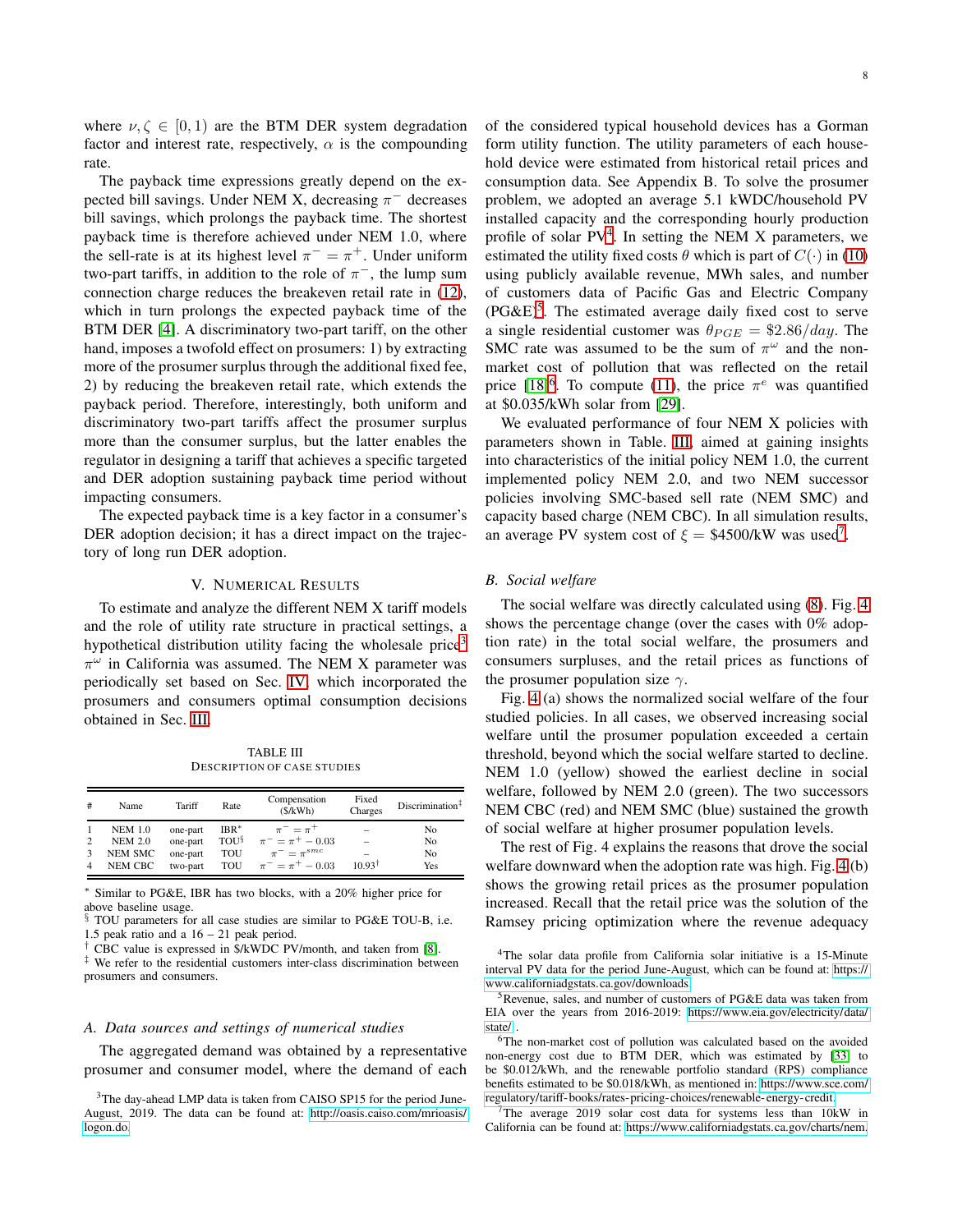constraint was enforced. NEM 1.0 and NEM 2.0 had the more generous bill savings for prosumers, resulting in lower revenue for the utility. Note that the price increases accelerated at the higher prosumer population, indicating potentials of pricing instability.

The retail rates of NEM CBC and NEM SMC increased modestly, showing that both policies effectively mitigated the revenue issues of NEM policies. These two successor policies raised the revenue quite differently, however. NEM CBC imposed the capacity-based connection charges on prosumers only, which raised additional revenue directly from prosumers, effectively making prosumers pay part of the avoided operating costs. NEM SMC, on the other hand, reduced sell rate to its minimum, putting DER-exporting prosumers on an approximately equal footing as wind/solar farms participating in the wholesale electricity market. The sharper uptick of retail prices under NEM CBC at high adoption rate is due to the fact that price differential between retail and sell rates were kept the same for all adoption levels. In contrast, the gap between the two rates under NEM SMC increased with the DER adoption rate.



<span id="page-8-0"></span>Fig. 4. Normalized social welfare and customers surpluses gain/loss.

Fig. [4](#page-8-0) (c-d) show the consumer (non-adopters) and prosumer surpluses, respectively, all directly affected by the increasing retail (and sell) rates in Fig. [4](#page-8-0) (b). Because of the concavity of consumption utilities and the linearity of the consumption cost, the retail price increases dominated the consumer surpluses, resulting in the downward trend of all consumer surpluses in Fig. [4](#page-8-0) (c). For prosumers, except under NEM SMC, the combined effects of increasing sell rate (as a result of retail rate increase) and reduced net consumption resulted in the overall increase of prosumer surplus. Because NEM SMC had a fixed sell rate at the social marginal cost, the increasing retail rate became the dominant factor that drove the prosumer surplus down. Recall that the total social welfare included the social/health benefits of DER integration, which grew linearly with the prosumer population. It was this linear growth that reversed the downward trends of consumer and prosumer surpluses under SMC.

The consistent but slowly growing retail rate under NEM SMC resulted in small differences between the prosumer and consumer surpluses. Together with the environmental and health benefits of BTM DER, NEM SMC yielded a higher social welfare compared to other policies. However, the effect of NEM SMC in reducing the gap between the consumer and prosumer surpluses has the undesirable consequence of disincentivzing DER adoption. Sec. [V-D.](#page-8-1)

#### *C. Cost-shifts from prosumers*

Current discussion of reforming NEM policies is motivated in part by the cross-subsidies of the prosumer by consumers. Using the expected cost-shift (14) as a measure of crosssubsidy, Fig. [5](#page-9-1) shows the level of cost-shift (\$/day) against prosumer population  $(\gamma)$  under the four tariff structures. As expected, NEM 1.0 had accelerated cost-shifts (crosssubsidies) because of its high compensation rate to the prosumer. By reducing the sell rate, NEM 2.0 reduced crosssubsidies. Our simulation also showed that the current Californian NEM 2.0 (one-part TOU) tariff was more effective in reducing subsidies than the two-part tariff NEM 1.0 with up to \$11/month connection charge. Note that the increase of the retail rate with adoption popularion under NEM 1.0 and NEM 2.0 (Fig. [4](#page-8-0) (b)) resulted in an infeasible break-even condition at 38% and 47% adoption rates under NEM 1.0 and NEM 2.0, respectively.

The cost-shifts were further lowered under the two NEM 2.0 successor policies. NEM SMC, on average, yielded 92% reduction of cost-shifts compared to NEM 1.0 and 88% compared to NEM 2.0. NEM CBC was the most effective in suppressing subsidies, as it had a twofold effect on costshifts: a) the reduction of the retail price under the revenue adequacy condition, and b) the reduction of bill-saving through non-volumetric charge. Although NEM CBC is more robust in achieving lower subsidies during low adoption levels, NEM SMC, as shown in Fig. [5,](#page-9-1) became more effective when the retail price increased given the unbundling of retail and sell rates under this policy. NEM SMC has already been applied in some states [\[34\]](#page-11-7), and has been proposed by many researchers as an equitable and cross-subsidy reducing compensation design [\[24\]](#page-10-22).

## <span id="page-8-1"></span>*D. Payback time and market potential*

The DER investment payback time and market potential was calculated according [\(16\)](#page-6-4) and [\[35\]](#page-11-8), respectively. Fig. [6](#page-9-2)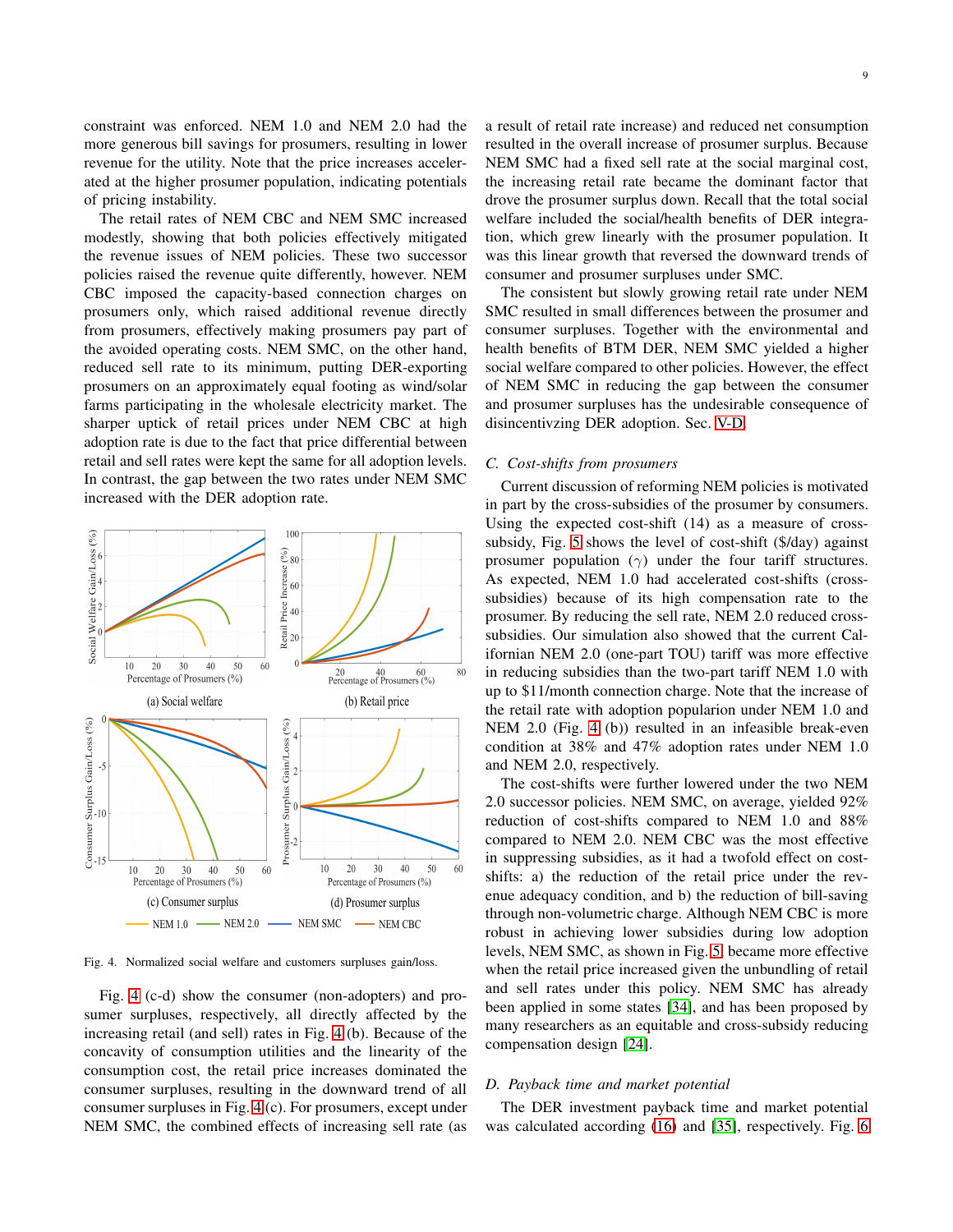

<span id="page-9-1"></span>Fig. 5. Cost-shifts from prosumers.



<span id="page-9-2"></span>Fig. 6. System payback time and market potential<sup>[8](#page-9-3)</sup>.

shows the expected payback time and the underlying market potential for the policies in table [III.](#page-7-5) Fig. [6](#page-9-2) shows that (a) the transition in California from NEM 1.0 (yellow) to NEM 2.0 (green) prolonged the payback time by more than 45%, on average. As a result, the market potential in Fig. [6](#page-9-2) (b) was reduced under NEM 2.0, by over than 5%. Both NEM CBC (red) and NEM SMC (blue) greatly increased the payback time and suppressed market potentials of DER adoption, which is consistent with their more aggressive approaches in reducing surpluses from BTM DER contribution to the grid. NEM CBC had a more dramatic increase of payback time because it penalized DER adopters with heavy connection charges since it does not affect the social welfare objective. As the prosumer population increases, the revenue from CBC grew linearly and cost of system operation in the short-run analysis stayed the same. The revenue break-even condition resulted in a significant decline in payback time with increasing prosumer population size as shown in Fig. [6](#page-9-2) (a). The underlying dynamics that caused the significant decline of CBC payback time did not exist in NEM SMC.

Although the market potential is not a very accurate estimate of the actual rate of DER adoption, Fig. [6](#page-9-2) (b) does suggest that the eventual adoption rate under NEM 2.0 would be lower than that under NEM 1.0. The effects of the two successors on market potential were more substantial. If these policies are not changed over the years, the DER penetration will remain very low.

It is important to note that the short-run analysis of payback time and market potential are inadequate in characterizing the much more complex adoption dynamics where population size, tariff parameters, and technology parameters (such as PV costs) are endogenously determined. See [\[4\]](#page-10-2).

## VI. DISCUSSION AND FUTURE WORK

## <span id="page-9-0"></span>*A. Beyond NEM X: fit-in tariff*

The essential characteristics of NEM is that the total payment of a prosumer is determined by the *net energy consumption/production*. Under FiT [\[36\]](#page-11-9), however, separate meters are used to measure BTM DER production and prosumer consumption, and the total payment is computed using data from both meters. In this context, FiT does not belong to the NEM tariff family. However, the methodology developed in this work applies to FiT. The prosumer decision problem becomes simpler under FiT because consumption and BTM DER generation are decoupled. Direct comparison between FiT and NEM, however, is problematic because the two classes of tariffs realize incentives very differently.

## *B. Uncertainty in BTM renewables and BTM storage*

For the prosumer decision problem, we assume that the BTM renewables are known within each billing period, which is reasonable when the billing period is short. A more accurate model is to treat renewables as random processes and solve a stochastic decision problem. Characterizing the optimal prosumer decision policy is nontrivial and outside the scope of this work. It is, however, not difficult to incorporate the closed-form solution in Theorem [1](#page-3-0) to develop a model predictive control strategy using forecasted renewables [\[37\]](#page-11-10).

Note that uncertainties in BTM renewables are not entirely ignored in this work. In particular, we model explicitly the randomness in prosumer's decision in the regulator's rate setting process in Sec [IV](#page-5-0) and develop a scenario-based stochastic Ramsey pricing model.

Deploying BTM storage together with PV can improve efficiency and reliability of renewable integration. The model considered in this paper does not include storage explicitly, although our results apply to cases when the BTM storage is operated independently to modify available renewables. The joint optimization of storage operation and prosumer consumption is more challenging and is considered in [\[37\]](#page-11-10).

<span id="page-9-3"></span><sup>&</sup>lt;sup>8</sup>The system's degradation factor  $\nu = 0.5\%$ , and the currency inflation rate  $\zeta = 2.4\%$  data were taken from [\[32\]](#page-11-5). For market potential, a 0.2 payback sensitivity and 90% market size were used as in [\[35\]](#page-11-8).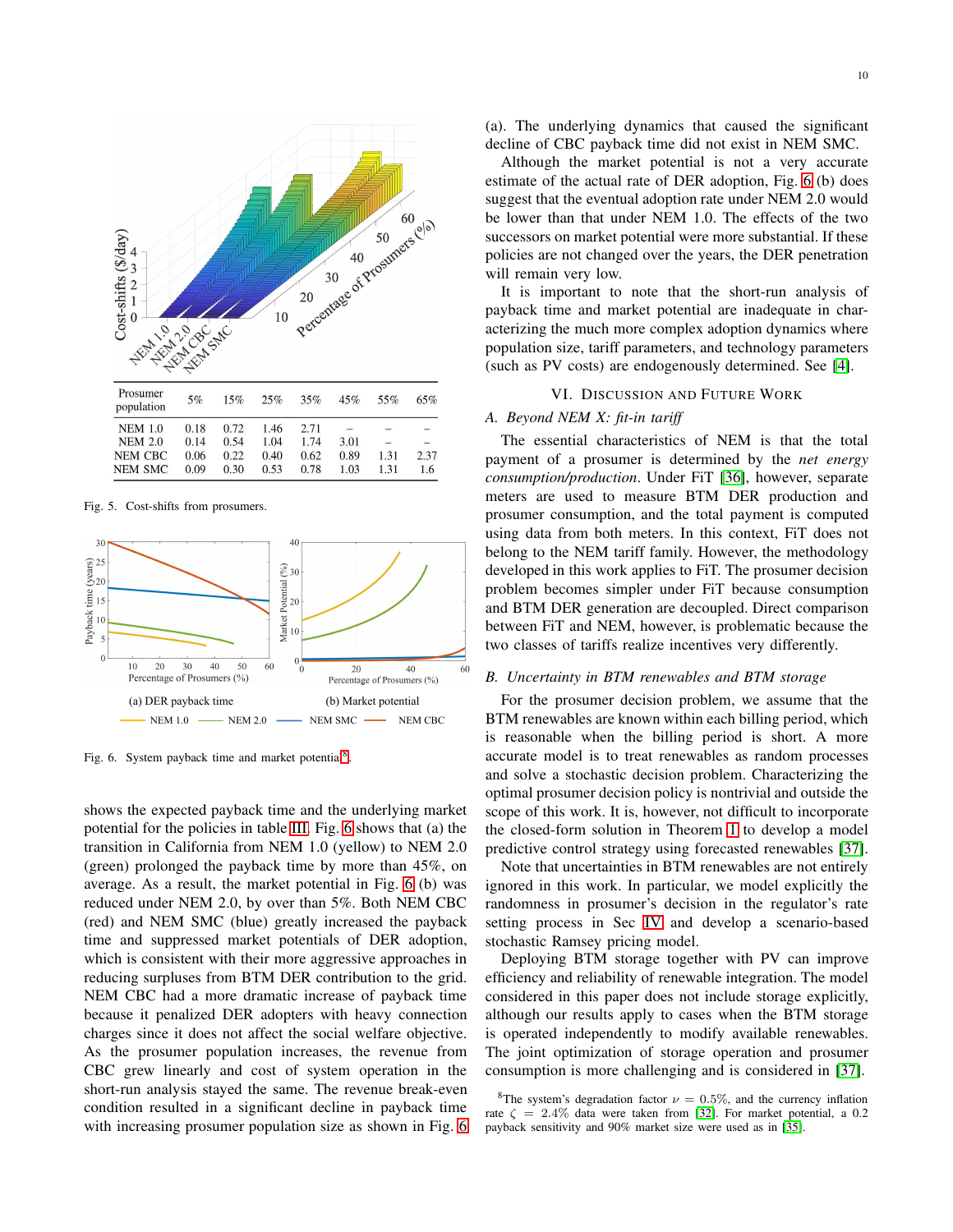## VII. CONCLUSION

NEM is one of the most significant pricing policies in the retail market for integrating BTM DER at scale. This work represents a first attempt to establish an analytical and computational framework in analyzing and comparing NEM policy choices. By obtaining a closed-form characterization of the optimal prosumer consumption policy, we provide insights into the rational consumption decisions that prioritize different types of consumptions based on the utilities of the consumption and the level of DER production. The short-run analysis of NEM policies sheds light on the tension between minimizing cost-shifts and market potentials.

While the proposed NEM X tariff model applies broadly to many rate-setting practices, the results presented here are limited in several aspects. For instance, the prosumer decision model considered here does not explicitly capture stochasticities of renewables, and the joint optimization of consumption and storage operations is not considered. Also missing is the long-run analysis of NEM X, where a dynamic rate-setting process similar to that presented in [\[4\]](#page-10-2) needs to be considered. The developed NEM X model and insights gained in the analysis are stepping stones toward a more complete understanding of a highly complex engineering economic problem.

## **REFERENCES**

- <span id="page-10-0"></span>[1] S. Borenstein and J. B. Bushnell, "Do two electricity pricing wrongs make a right? cost recovery, externalities, and efficiency," National Bureau of Economic Research, Working Paper 24756, June 2018. [Online]. Available:<http://www.nber.org/papers/w24756>
- <span id="page-10-1"></span>[2] D. W. Cai, S. Adlakha, S. H. Low, P. De Martini, and K. Mani Chandy, "Impact of residential pv adoption on retail electricity rates," *Energy Policy*, vol. 62, pp. 830–843, 2013. [Online]. Available: <https://www.sciencedirect.com/science/article/pii/S0301421513006526>
- <span id="page-10-20"></span>[3] N. R. Darghouth, R. H. Wiser, G. Barbose, and A. D. Mills, "Net metering and market feedback loops: Exploring the impact of retail rate design on distributed pv deployment," *Applied Energy*, vol. 162, pp. 713 – 722, 2016. [Online]. Available: [http://www.sciencedirect.](http://www.sciencedirect.com/science/article/pii/S0306261915013562) [com/science/article/pii/S0306261915013562](http://www.sciencedirect.com/science/article/pii/S0306261915013562)
- <span id="page-10-2"></span>[4] T. Sun, L. Tong, and D. Feng, "On the dynamics of distributed energy adoption: Equilibrium, stability, and limiting capacity," *IEEE Transactions on Automatic Control*, vol. 65, no. 1, pp. 102–114, 2020.
- <span id="page-10-3"></span>[5] G. L. Barbose, N. R. Darghouth, B. Hoen, and R. H. Wiser, "Income trends of residential pv adopters: An analysis of household-level income estimates," Tech. Rep., 04/2018 2018.
- <span id="page-10-4"></span>[6] S. Borenstein, "Rooftop solar inequity," 06 2021. [Online]. Available: [https://energyathaas.wordpress.com/2021/06/01/](https://energyathaas.wordpress.com/2021/06/01/rooftop-solar-inequity/) [rooftop-solar-inequity/](https://energyathaas.wordpress.com/2021/06/01/rooftop-solar-inequity/)
- <span id="page-10-5"></span>[7] A. Picciariello, C. Vergara, J. Reneses, P. Frías, and L. Söder, "Electricity distribution tariffs and distributed generation: Quantifying cross-subsidies from consumers to prosumers," *Utilities Policy*, vol. 37, pp. 23 – 33, 2015. [Online]. Available: [http://www.sciencedirect.com/](http://www.sciencedirect.com/science/article/pii/S0957178715300230) [science/article/pii/S0957178715300230](http://www.sciencedirect.com/science/article/pii/S0957178715300230)
- <span id="page-10-6"></span>[8] "Decision revising net energy metering tariff and subtariffs: Rulemaking 20-08-020," *California Public Utility Commission*, Dec 2021. [Online]. Available: [https://docs.cpuc.ca.gov/PublishedDocs/](https://docs.cpuc.ca.gov/PublishedDocs/Efile/G000/M371/K909/371909265.PDF) [Efile/G000/M371/K909/371909265.PDF](https://docs.cpuc.ca.gov/PublishedDocs/Efile/G000/M371/K909/371909265.PDF)<br>[9] *NEM* State Review, 2020, vol
- <span id="page-10-7"></span>State Review, 2020, vol. 2019-182-E. [Online]. Available: [https://dms.psc.sc.gov/Attachments/Matter/cb380a19- ba7a-](https://dms.psc.sc.gov/Attachments/Matter/cb380a19-ba7a-405b-87a6-5008b53f6ae3)[405b-87a6-5008b53f6ae3](https://dms.psc.sc.gov/Attachments/Matter/cb380a19-ba7a-405b-87a6-5008b53f6ae3)
- <span id="page-10-8"></span>[10] "Case 15-E-0751 – in the matter of the value of distributed energy resources," *State of New York Public Service Commission*, 07 2020. [Online]. Available: [http://documents.dps.ny.gov/public/](http://documents.dps.ny.gov/public/MatterManagement/CaseMaster.aspx?MatterCaseNo=15-E-0751) [MatterManagement/CaseMaster.aspx?MatterCaseNo=15- E-0751](http://documents.dps.ny.gov/public/MatterManagement/CaseMaster.aspx?MatterCaseNo=15-E-0751)
- <span id="page-10-9"></span>[11] D. Muñoz-Álvarez, J. F. García-Franco, and L. Tong, "On the efficiency of connection charges—part ii: Integration of distributed energy resources," *IEEE Transactions on Power Systems*, vol. 33, no. 4, pp. 3834–3844, 2018.
- [12] C. Clastres, J. Percebois, O. Rebenaque, and B. Solier, "Cross subsidies across electricity network users from renewable self-consumption,' *Utilities Policy*, vol. 59, p. 100925, 2019. [Online]. Available: [https://](https://www.sciencedirect.com/science/article/pii/S0957178719300426) [www.sciencedirect.com/science/article/pii/S0957178719300426](https://www.sciencedirect.com/science/article/pii/S0957178719300426)
- <span id="page-10-10"></span>[13] S. Burger, C. Knittel, I. Perez-Arriaga, I. Schneider, and F. vom Scheidt, "The efficiency and distributional effects of alternative residential electricity rate designs," *The Energy Journal*, vol. 41, pp. 199–240, 2020. [Online]. Available: [http://www.iaee.org/en/](http://www.iaee.org/en/publications/ejarticle.aspx?id=3457) [publications/ejarticle.aspx?id=3457](http://www.iaee.org/en/publications/ejarticle.aspx?id=3457)
- <span id="page-10-11"></span>[14] N. D. Laws, B. P. Epps, S. O. Peterson, M. S. Laser, and G. K. Wanjiru, "On the utility death spiral and the impact of utility rate structures on the adoption of residential solar photovoltaics and energy storage," *Applied Energy*, vol. 185, pp. 627–641, 2017. [Online]. Available: [https://www.sciencedirect.com/science/article/pii/](https://www.sciencedirect.com/science/article/pii/S0306261916315732) [S0306261916315732](https://www.sciencedirect.com/science/article/pii/S0306261916315732)
- <span id="page-10-12"></span>[15] N. R. Darghouth, G. Barbose, and R. Wiser, "The impact of rate design and net metering on the bill savings from distributed pv for residential customers in california," *Energy Policy*, vol. 39, no. 9, pp. 5243 – 5253, 2011. [Online]. Available: [http://www.sciencedirect.](http://www.sciencedirect.com/science/article/pii/S0301421511004265) [com/science/article/pii/S0301421511004265](http://www.sciencedirect.com/science/article/pii/S0301421511004265)
- <span id="page-10-13"></span>[16] P. Chakraborty, E. Baeyens, P. P. Khargonekar, K. Poolla, and P. Varaiya, "Analysis of solar energy aggregation under various billing mechanisms," *IEEE Transactions on Smart Grid*, vol. 10, no. 4, pp. 4175–4187, 2019.
- <span id="page-10-14"></span>[17] N. R. Darghouth, G. L. Barbose, and A. D. Mills, "Implications of rate design for the customer-economics of behind-the-meter storage," Tech. Rep., 08/2019 2019. [Online]. Available: [https://emp.lbl.gov/](https://emp.lbl.gov/webinar/implications-rate-design-customer) [webinar/implications- rate-design-customer](https://emp.lbl.gov/webinar/implications-rate-design-customer)
- <span id="page-10-15"></span>[18] S. Borenstein, M. Fowlie, and J. Sallee, "Designing Electricity Rates for An Equitable Energy Transition," Energy Institute at HAAS and Next 10, Tech. Rep., 02 2021.
- <span id="page-10-16"></span>[19] W. U. Rehman, A. R. Bhatti, A. B. Awan, I. A. Sajjad, A. A. Khan, R. Bo, S. S. Haroon, S. Amin, I. Tlili, and O. Oboreh-Snapps, "The penetration of renewable and sustainable energy in asia: A state-of-theart review on net-metering," *IEEE Access*, vol. 8, pp. 170 364–170 388, 2020.
- <span id="page-10-18"></span>[20] F. J. Ramírez, A. Honrubia-Escribano, E. Gómez-Lázaro, and D. T. Pham, "Combining feed-in tariffs and net-metering schemes to balance development in adoption of photovoltaic energy: Comparative economic assessment and policy implications for european countries," *Energy Policy*, vol. 102, pp. 440–452, 2017. [Online]. Available: <https://www.sciencedirect.com/science/article/pii/S0301421516307078>
- <span id="page-10-17"></span>[21] D. Shaw-Williams and C. Susilawati, "A techno-economic evaluation of virtual net metering for the australian community housing sector," *Applied Energy*, vol. 261, p. 114271, 2020. [Online]. Available: <https://www.sciencedirect.com/science/article/pii/S0306261919319580>
- <span id="page-10-19"></span>[22] *Renewables in the Wholesale Market Relevant to European Commission's Clean Energy Proposals*, ser. European Energy Regulators' White Paper, 2017. [Online]. Available: [https://documents.acer.europa.eu/Official](https://documents.acer.europa.eu/Official_documents/Position_Papers/Position%20papers/WP%20ACER%2001%2017.pdf)\_documents/Position\_ [Papers/Position%20papers/WP%20ACER%2001%2017.pdf](https://documents.acer.europa.eu/Official_documents/Position_Papers/Position%20papers/WP%20ACER%2001%2017.pdf)
- <span id="page-10-21"></span>[23] L. Wang and J. Lu, "Analysis of the social welfare effect of environmental regulation policy based on a market structure perspective and consumer," *Sustainability*, vol. 12, no. 1, 2020. [Online]. Available:<https://www.mdpi.com/2071-1050/12/1/104>
- <span id="page-10-22"></span>[24] S. Borenstein, "Can net metering reform fix the solar cost shift?" 01 2021. [Online]. Available: [https://energyathaas.wordpress.com/2021/01/25/can-net](https://energyathaas.wordpress.com/2021/01/25/can-net-metering-reform-fix-the-rooftop-solar-cost-shift/)[metering- reform-fix-the-rooftop-solar-cost-shift/](https://energyathaas.wordpress.com/2021/01/25/can-net-metering-reform-fix-the-rooftop-solar-cost-shift/)
- <span id="page-10-23"></span>[25] K. M. Smith, C. Koski, and S. Siddiki, "Regulating net metering in the united states: A landscape overview of states' net metering policies and outcomes," *The Electricity Journal*, vol. 34, no. 2, p. 106901, 2021. [Online]. Available: [https://www.sciencedirect.com/](https://www.sciencedirect.com/science/article/pii/S1040619020301937) [science/article/pii/S1040619020301937](https://www.sciencedirect.com/science/article/pii/S1040619020301937)
- <span id="page-10-24"></span>[26] H. Trabish, "In new trend, utilities propose separate rate classes for solar customers without rate increase," 11 2017. [Online]. Available: [https://www.utilitydive.com/news/in-new-trend](https://www.utilitydive.com/news/in-new-trend-utilities-propose-separate-rate-classes-for-solar-customers-w/508393/)[utilities- propose-separate- rate-classes-for-solar-customers-w/508393/](https://www.utilitydive.com/news/in-new-trend-utilities-propose-separate-rate-classes-for-solar-customers-w/508393/)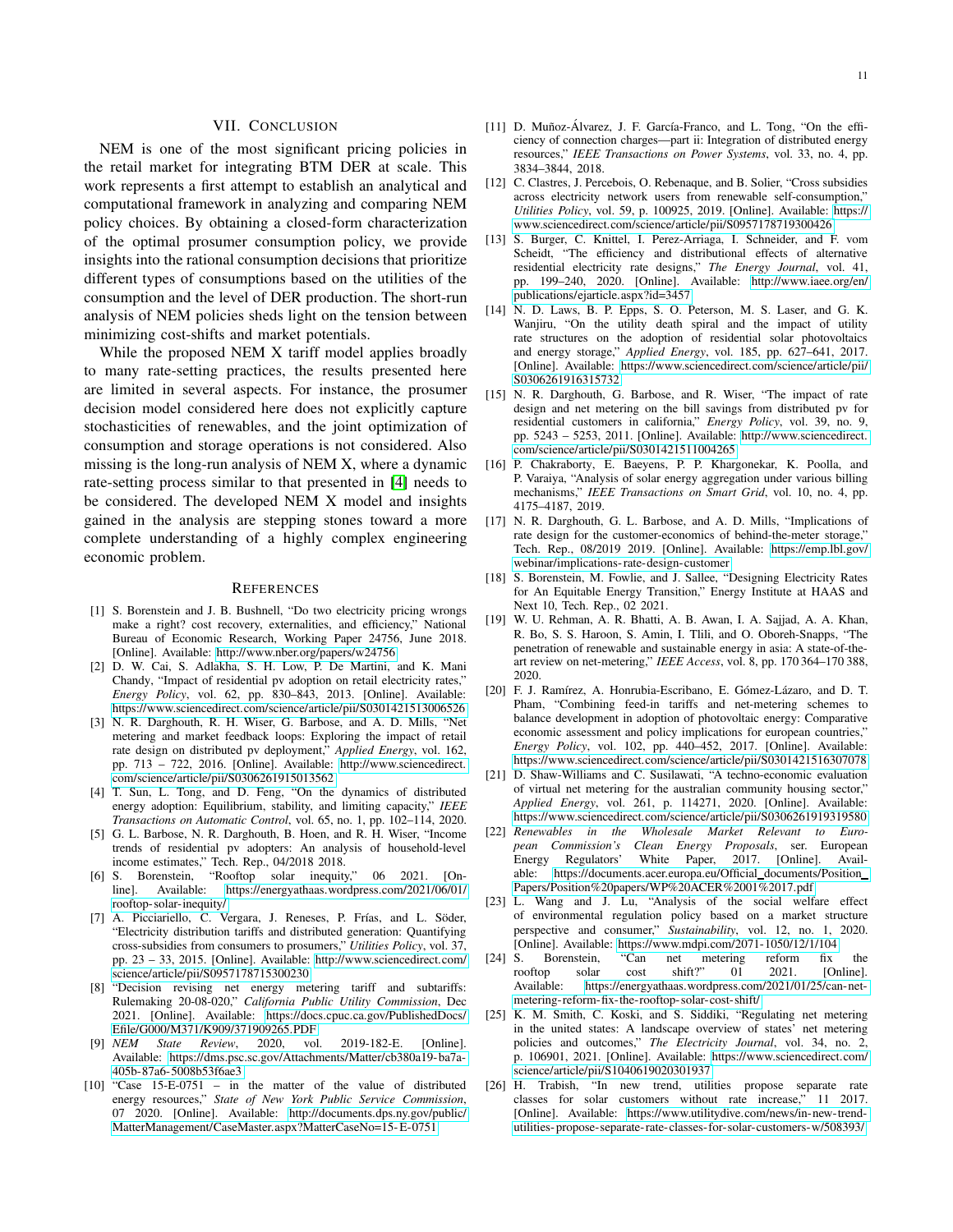- <span id="page-11-0"></span>[27] S. J. Brown and D. S. Sibley, *The Theory of Public Utility Pricing*. Cambridge University Press, 1986.
- <span id="page-11-1"></span>[28] A. Mas-Colell, M. D. Whinston, and J. R. Green, *Microeconomic Theory*, ser. OUP Catalogue. Oxford University Press, 1995, no. 9780195102680. [Online]. Available: [https://ideas.repec.org/b/oxp/](https://ideas.repec.org/b/oxp/obooks/9780195102680.html) [obooks/9780195102680.html](https://ideas.repec.org/b/oxp/obooks/9780195102680.html)
- <span id="page-11-2"></span>[29] R. H. Wiser, T. Mai, D. Millstein, J. Macknick, A. Carpenter, S. Cohen, W. Cole, B. Frew, and G. A. Heath, "The environmental and public health benefits of achieving high penetrations of solar energy in the united states," Berkeley, CA, Tech. Rep., 05 2016.
- <span id="page-11-3"></span>[30] R. Borlick and L. Wood, "Net energy metering: Subsidy issues and regulatory solutions," Tech. Rep., 09 2014. [Online]. Available: [https://s3.amazonaws.com/dive](https://s3.amazonaws.com/dive_static/editorial/IEI_NEM_Subsidy_Issues_FINAL.pdf)\_static/editorial/IEI\_NEM\_ Subsidy Issues [FINAL.pdf](https://s3.amazonaws.com/dive_static/editorial/IEI_NEM_Subsidy_Issues_FINAL.pdf)
- <span id="page-11-4"></span>[31] R. W. Beck, "Distributed renewable energy operating impacts and valuation study," *Prepared for Arizona Public Service*, 01 2009. [Online]. Available:<https://www.shorturl.at/huxA5>
- <span id="page-11-5"></span>[32] E. Drury, P. Denholm, and R. Margolis, "Impact of different economic performance metrics on the perceived value of solar photovoltaics," *National Renewable Energy Laboratory*, 10 2011. [Online]. Available: <https://www.nrel.gov/docs/fy12osti/52197.pdf>
- <span id="page-11-6"></span>[33] S. Borenstein, "What can distributed generation do for the grid?" 09 2020. [Online]. Available: [https://energyathaas.wordpress.com/2020/](https://energyathaas.wordpress.com/2020/09/28/what-can-distributed-generation-do-for-the-grid/) [09/28/what-can-distributed- generation- do-for-the-grid/](https://energyathaas.wordpress.com/2020/09/28/what-can-distributed-generation-do-for-the-grid/)
- <span id="page-11-7"></span>[34] "Net Billing– Arizona," *N.C. Clean Energy Technology Center*. [Online]. Available: [https://programs.dsireusa.org/system/program/](https://programs.dsireusa.org/system/program/detail/3093) [detail/3093](https://programs.dsireusa.org/system/program/detail/3093)
- <span id="page-11-8"></span>[35] P. Denholm, E. Drury, and R. Margolis, "Solar deployment system (solards) model: Documentation and sample results," *National Renewable Energy Laboratory*, 09 2009.
- <span id="page-11-9"></span>[36] O. Zinaman, A. Aznar, C. Linvill, N. Darghouth, T. Dubbeling, and E. Bianco, *Grid-Connected Distributed Generation: Compensation Mechanism Basics*, 2017. [Online]. Available: [https://www.nrel.gov/](https://www.nrel.gov/docs/fy18osti/68469.pdf) [docs/fy18osti/68469.pdf](https://www.nrel.gov/docs/fy18osti/68469.pdf)
- <span id="page-11-10"></span>[37] A. Alahmed and L. Tong, "Optimal Distributed Energy Resources Aggregation for Wholesale Electricity Markets Participation," 2021, working paper.
- <span id="page-11-12"></span>[38] C. Campaigne, M. Balandat, and L. Ratliff, "Welfare effects of dynamic electricity pricing," 11 2016. [Online]. Available: [https://](https://www.ocf.berkeley.edu/~clay/file/SimulatingDynamicTariffs.pdf) www.ocf.berkeley.edu/∼[clay/file/SimulatingDynamicTariffs.pdf](https://www.ocf.berkeley.edu/~clay/file/SimulatingDynamicTariffs.pdf)
- <span id="page-11-13"></span>[39] A. Asadinejad, A. Rahimpour, K. Tomsovic, H. Qi, and C. fei Chen, "Evaluation of residential customer elasticity for incentive based demand response programs," *Electric Power Systems Research*, vol. 158, pp. 26–36, 2018. [Online]. Available: [https://www.sciencedirect.](https://www.sciencedirect.com/science/article/pii/S0378779617304960) [com/science/article/pii/S0378779617304960](https://www.sciencedirect.com/science/article/pii/S0378779617304960)
- [40] S. Li, L. Tong, J. Xing, and Y. Zhou, "The market for electric vehicles: Indirect network effects and policy design," *Journal of the Association of Environmental and Resource Economists*, vol. 4, no. 1, pp. 89–133, 2017. [Online]. Available:<https://doi.org/10.1086/689702>

#### APPENDIX A: PROOFS

*Proof of Theorem [1](#page-3-0)*

Recall the prosumer optimization under A1-A3:

$$
\mathcal{P}: \underset{\mathbf{d}\in\mathbb{R}^M}{\text{minimize}} \quad P^{\pi}\left(\sum_{i=1}^M d_i - r\right) - \sum_{i=1}^M U_i(d_i)
$$
\nsubject to 
$$
\bar{d}_i \ge d_i \ge 0, \quad \forall i.
$$
\n(17)

Note that  $P$  is convex with a non differentiable objective.

We break the above optimization into three convex optimizations,  $\mathcal{P}^+, \mathcal{P}^-$  and  $\mathcal{P}^o$ , corresponding to the three scheduling zones in Theorem [1:](#page-3-0)

$$
\mathcal{P}^+ : \underset{\mathbf{d} \in \mathbb{R}^M}{\text{minimize}} \quad \pi^+(\sum_{i=1}^M d_i - r) - \sum_{i=1}^M U_i(d_i) \n\text{subject to} \quad \bar{d}_i \ge d_i \ge 0, \quad \forall i, \sum_i d_i - r \ge 0.
$$
\n(18)

$$
\mathcal{P}^-: \underset{\mathbf{d}\in\mathbb{R}^M}{\text{minimize}} \quad \pi^-(\sum_{i=1}^M d_i - r) - \sum_{i=1}^M U_i(d_i) \n\text{subject to} \quad \bar{d}_i \ge d_i \ge 0, \quad \forall i,
$$
\n
$$
\sum_i d_i - r \le 0.
$$
\n(19)

$$
\mathcal{P}^o: \underset{\mathbf{d}\in\mathbb{R}^M}{\text{minimize}} \quad -\sum_{i=1}^M U_i(d_i) \n\text{subject to} \quad \bar{d}_i \ge d_i \ge 0, \quad \forall i, \sum_i d_i - r = 0.
$$
\n(20)

Given  $r$ , the optimal schedule is the one that achieves the minimum value among  $\mathcal{P}^+$ ,  $\mathcal{P}^-$  and  $\mathcal{P}^o$ . Note that, for all three optimizations, optimal consumptions exist. Because the Slater's condition is satisfied for these optimizations, KKT conditions for optimality is necessary and sufficient.

We prove Theorem [1](#page-3-0) with Lemma [1-](#page-11-11)[2.](#page-12-0)

<span id="page-11-11"></span>Lemma 1 (Schedule in the net production and consumption zones). It is optimal to consume  $(d_i^+)$  when  $r < d^+$  and  $(d_i^-)$  when  $r > d^-$ .

*Proof:* First, we show that, if the prosumer is to consume when  $r < d^+$ , it is optimal to consume with  $(d_i^+)$ .

Under  $\mathcal{P}^+$ , the Lagrangian  $\mathcal{L}^+$  is given by

$$
\mathcal{L}^+ = (\pi^+ - \mu^+) \bigg( \sum_{i=1}^M d_i - r \bigg) - \sum_i \lambda_i^+ d_i
$$

$$
+ \sum_i \gamma_i^+ (d_i - \bar{d}_i) - \sum_{i=1}^M U_i(d_i),
$$

where  $\mu^+, \lambda_i^+, \gamma_i^+ \ge 0$  are Lagrange multipliers for the netconsumption constraint, the lower and upper consumption limit constraints, respectively. We simply have to check that  $(d_i^+)$  defined in [\(4\)](#page-4-2)

$$
d_i^+ = \max\{0, \min\{V_i^{-1}(\pi^+), \bar{d}_i\}\}, \quad \forall i,
$$

satisfies the KKT condition with properly chosen  $(\mu, \lambda_i^+, \gamma_i)$ . First, if  $r < d^+ = \sum_i d_i^+$ , we must have  $\mu = 0$ . Next, for  $(d_i^+, \lambda_i^+, \gamma_i^+)$  to satisfy the KKT condition, we have

$$
V_i(d_i^+) = \pi^+ - \lambda_i^+ + \gamma_i^+ \implies d_i^+ = V_i^{-1}(\pi^+ - \lambda_i^+ + \gamma_i^+).
$$
  
If  $0 \le V_i^{-1}(\pi^+) \le \bar{d}_i$ , then  

$$
(d_i^+ = V_i^{-1}(\pi^+), \gamma_i^+ = 0, \lambda_i^+ = 0)
$$

satisfies the part of KKT condition involving device  $i$ . Therefore,  $d_i^+ = V_i^{-1}(\pi^+))$  is optimal for device *i*'s consumption.

If  $V_i^{-1}(\pi^+) > \bar{d}_{i}$ , the monotonicity of  $V^{-1}$  implies that we can find  $d^+ = \bar{d}_i$ ,  $\lambda_i^+ = 0$  and some  $\gamma_i^+ > 0$  satisfying the KKT condition. Therefore,  $d_i^+ = \bar{d}_i$  is optimal. Likewise, if  $V_i^{-1}(\pi^+) < 0$ , we must have  $d_i^+ = 0$ .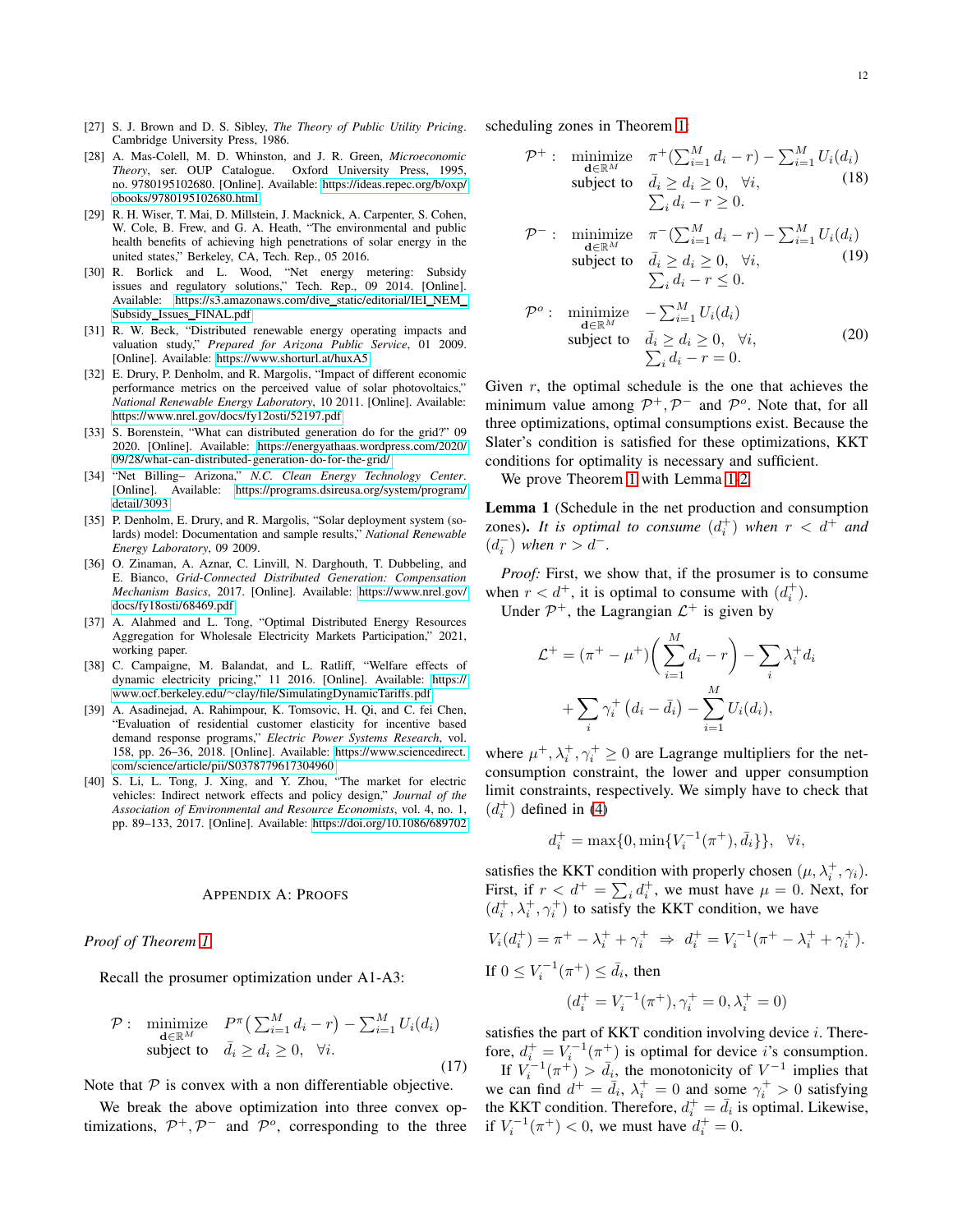In summary, the optimal consumption for device  $i$  is

$$
d_i^+ = \max\{0, \min\{V_i^{-1}(\pi^+), \bar{d}_i\}\}, \quad \forall i.
$$

Similarly, when  $r > d^-$ , the optimal consumption of device  $i$  is shown to be:

$$
d_i^- = \max\{0, \min\{V_i^{-1}(\pi^-), \bar{d}_i\}\}, \ \ \forall i,
$$

where, from the monotonicity of  $V^{-1}$ ,  $d_i^- \geq d_i^+$ ,  $\forall i$ .

<span id="page-12-0"></span>**Lemma 2** (Schedule in the net-zero zone). When  $d^+ \leq r \leq$ d <sup>−</sup>*, it is optimal to match the consumption to* r *with sched* $ule (d<sub>i</sub><sup>o</sup>(r)) where d<sub>i</sub><sup>o</sup>(r) is continuous and monotonically$ *increasing function of*  $r$  *in*  $[d^+, d^-]$ *.* 

*Proof:* First, we show that, if the prosumer is to be a zero net energy consumer, it is optimal to schedule with  $(d_i^o)$ .

Under  $\mathcal{P}^o$ , the Lagrangian is given by

$$
\mathcal{L}^o = \mu^o \left( \sum_{i=1}^M d_i - r \right) - \sum_i \lambda_i^o d_i
$$
  
+ 
$$
\sum_i \gamma_i^o \left( d_i - \bar{d}_i \right) - \sum_{i=1}^M U_i(d_i), \quad \lambda_i^o, \gamma_i^o \ge 0.
$$

By the KKT condition, the optimal schedule  $d_i^o$  and the associated Lagrange multipliers  $\mu^o, \lambda_i^o, \gamma_i^o \geq 0$  must satisfy

$$
V_i(d_i^o) = \mu^o - \lambda_i^o + \gamma_i^o.
$$

Using the same argument used in the proof of Lemma 1,

$$
d_i^o = \max\{0, \min\{V_i^{-1}(\mu^o), \bar{d}_i\}\},\
$$

where  $\mu^o$  must be such that the equality constraint holds:

<span id="page-12-1"></span>
$$
\sum_{i=1}^{M} \max\{0, \min\{V_i^{-1}(\mu^o), \bar{d}_i\}\} = r.
$$
 (21)

When  $r > d^-$ , we show, similarly, the optimal consumption of device *i* is  $d_i^-$ .

Next, we show that [\(21\)](#page-12-1) must have a non negative solution when  $d^+ \le r \le d^-$ , let

$$
F(x) := \sum_{i=1}^{M} \max\{0, \min\{V_i^{-1}(x), \bar{d}_i\}\} - r.
$$

Note that  $F(\cdot)$  is continuous and monotonically decreasing. Because

$$
F(\pi^+) \le 0, \ \ F(\pi^-) \ge 0,
$$

there must exists  $\mu^o \in [\pi^-, \pi^+]$  such that  $F(\mu^o) = 0$ . Therefore, [\(21\)](#page-12-1) must have positive solution, which also implies that

<span id="page-12-2"></span>
$$
d_i^+ \le d_i^o(r) \le d_i^-.
$$
\n<sup>(22)</sup>

Furthermore, the continuity and monotonicity of  $F$  in  $r$ implies that  $d_i^o(r)$  is continuous and monotonically increasing function of r.  $\blacksquare$ 

*Proof of Theorem [2](#page-5-3)*

We prove Theorem [2](#page-5-3) in two steps.

*1) Monotonicity in* r*:* To show the monotonicity of  $(d_i^{\pi}(r))$ , we note that the monotonicity of  $V_i$  and  $\pi^+ \geq \pi^$ imply that  $d_i^- \geq d_i^+$ . Within the net-zero zone, from Theorem [1,](#page-3-0)  $d_i^+ \leq d_i^o(r) \leq d_i^-$ . By Lemma [2,](#page-12-0)  $d_i^o(r)$  is continuous and monotonically increasing in  $[d_i^+, d_i^-]$ . Thus  $d_i^{\pi}(r)$  is continuous and monotonically increasing for all  $r > 0$ .

Next, to show that the total payment  $P^{\pi}(\sum_{i}^{M} d_{i}^{\pi}(r) - r)$ decreases monotonically with  $r$ , we note that (i) the optimal scheduling of the prosumer is such that, as  $r$  increases, it changes from the consumption zone to the net-zero zone to the production zone; (ii) the payment from the prosumer to the utility is only positive in the production zone.

Finally, to show that the prosumer surplus  $S^{\pi}(r)$  is monotonically increasing, we note that

$$
S^{\pi}(r) = \sum_i U_i(d_i^{\pi}(r)) - P^{\pi} \left( \sum_i d_i^{\pi}(r) - r \right).
$$

Because  $U_i$  is monotonically increasing with  $d_i^{\pi}(r)$  therefore with  $r$ , and the payment is monotonically decreasing with  $r$ , the prosumer's surplus is monotonically increasing with  $r$ .

*Monotonicity in* π*:* Consider first the monotonicity with respect to  $\pi^+$  at a fixed r. From the definition of  $d^+$  and the monotonicity of  $V_i^{-1}$ ,  $d^+ \downarrow$  as  $\pi^+ \uparrow$ , and  $d^-$  stays unchanged.

Note that  $\pi^+$  only influences  $d_i^{\pi}(r)$  in the consumption zone defined by  $r \leq d^+$ , within which  $d_r^{\pi}(r) =$  $\max\{0, \min\{V_i^{-1}(\pi^+), \bar{d}_i\}\}\$ . Assumption A2 implies that  $d_{r}^{\pi}(r) \downarrow$  as  $\pi^{+} \uparrow$ . For  $r = d^{+}$  and every  $\tilde{\pi} \geq \pi^{+}$ ,  $\tilde{r}^{+}$  $d_r^{\pi}(r) \downarrow$  as  $\pi^+ \uparrow$ . For  $r = d^+$  and every  $\tilde{\pi} \geq \pi^+$ ,  $\tilde{r}^+ := \sum_i \max\{0, \min\{V_i^{-1}(\tilde{\pi}), \bar{d}_i\}\} < d^+ = r$ . Therefore, the prosumer is in the net-zero zone in which the consumption level is independent of  $\pi^+$ . Therefore,  $d_i^{\tilde{\pi}}(r) = d_i^{\pi}(r)$ . Thus we have  $d_r^{\pi}(r)$  is monotonically decreasing in r.

Now consider the prosumer surplus  $S^{\pi}(r)$  for fixed r. Suppose that  $r < d^+$ , by the envelope theorem,

$$
\frac{\partial}{\partial \pi^+}(-S^{\pi}(r)) = \frac{\partial}{\partial \pi^+} \mathcal{L}^+
$$
  
= 
$$
\left(\sum_i d_i^{\pi}(r) - r\right) > 0,
$$

where  $\mathcal{L}^+$  is the Lagrangian of optimization  $\mathcal{P}^+$ . Therefore, as  $\pi^+$   $\uparrow$ , the objective of  $\mathcal{P}^+$  increases, and total surplus decreases. In the net-zero and production zones,  $S^{\pi}(r)$  is not a function of  $\pi^+$ ; thus  $S^{\pi}(r)$  is unchanged with respect.in the consumption zone and the size of the consumption zone.

Next, we consider the monotonicity with respect to  $\pi^-$ , which has influence on the endogenous variables only in the production zone. When  $r > d^-$ ,  $d_i^{\pi}(r) = d_i^-$ . From [\(5\)](#page-4-4), we have  $d_i^{\pi}(r) \downarrow$  as  $\pi^- \uparrow$ .

For the prosumer surplus when  $r > d^-$ , we have

$$
\frac{\partial}{\partial \pi^{-}}(-S^{\pi}(r)) = \frac{\partial}{\partial \pi^{-}}\mathcal{L}^{-}
$$

$$
= \left(\sum_{i} d_{i}^{\pi}(r) - r\right) < 0,
$$